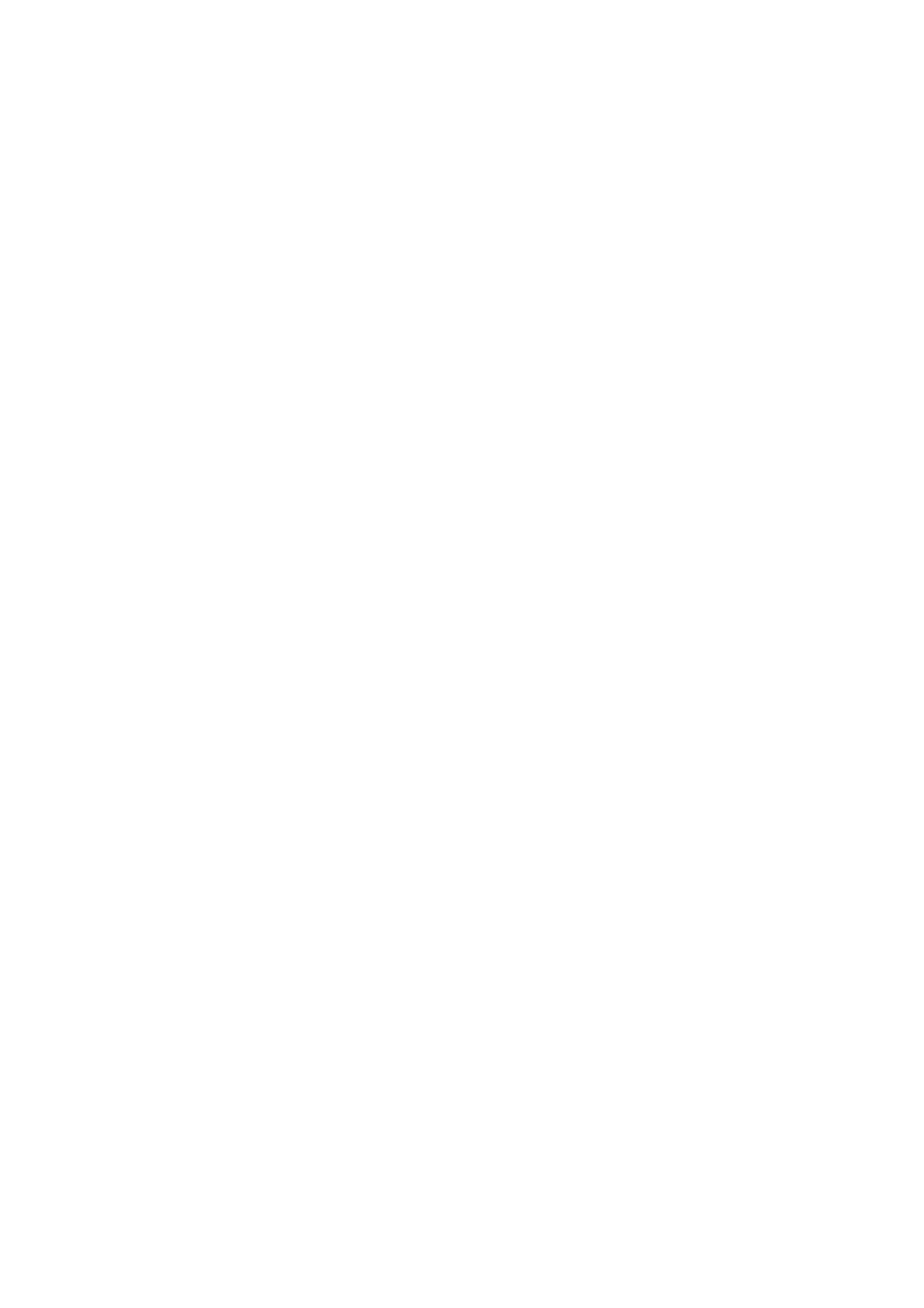#### **HOUSE OF LORDS**

#### **OPINIONS OF THE LORDS OF APPEAL FOR JUDGMENT IN THE CAUSE**

#### **R (on the application of Animal Defenders International (Appellants) v Secretary of State for Culture, Media and Sport (Respondent)**

#### **[2008] UKHL 15**

#### **LORD BINGHAM OF CORNHILL**

My Lords,

1. In these proceedings the appellant, Animal Defenders International, seeks a declaration under section 4 of the Human Rights Act 1998 that section 321(2) of the Communications Act 2003 is incompatible with article 10 of the European Convention on Human Rights as given effect in this country by the 1998 Act. The section is said to be incompatible as imposing an unjustified restraint on the right to freedom of political expression. The Queen's Bench Divisional Court (Auld LJ and Ouseley J) refused to make a declaration of incompatibility ([2006] EWHC 3069 (Admin), [2007] EMLR 158) but granted a leapfrog certificate under section 12(1) of the Administration of Justice Act 1969 and the House granted the appellant leave to appeal.

2. The appellant is a non-profit company whose aims include the suppression, by lawful means, of all forms of cruelty to animals, the alleviation of suffering and the conservation and protection of animals and their environment. It campaigns against the use of animals in commerce, science and leisure, seeking to achieve changes in law and public policy and to influence public and parliamentary opinion towards that end. Because of its campaigning objectives it is not eligible for registration as a charity.

3. In 2005 the appellant launched a campaign entitled "My Mate's a Primate" with the object of directing public attention towards the use of primates by humans and the threat presented by such use to the survival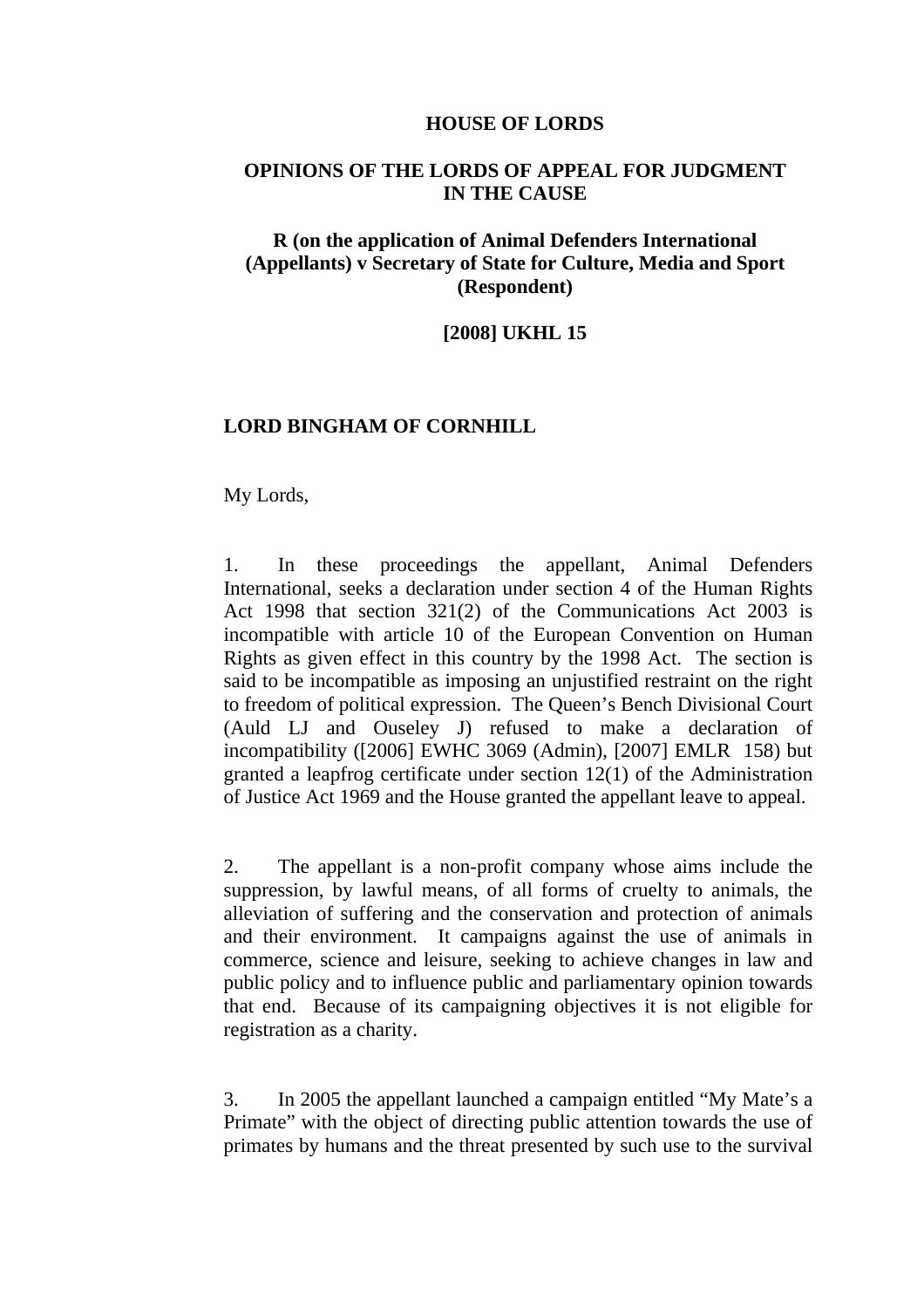of primates. The campaign was to include newspaper advertising, direct mailshots, and also an advertisement on television.

4. The appellant's advertising agents prepared an advertisement which they submitted to the Broadcast Advertising Clearance Centre ("BACC"), an informal body funded by commercial broadcasters to monitor proposed advertisements for compliance with the governing law and current codes of practice. On 5 April 2005 BACC declined to clear the advert on the ground that its transmission would breach the prohibition on political advertising in section 321(2) of the 2003 Act, the appellant being a body with mainly political objects as defined by the Act. This decision was confirmed by BACC on 6 May 2005. No objection has ever been raised to the content of the advertisement, which was entirely inoffensive but consistent with the aims of the appellant. The appellant issued its application for judicial review on 4 August 2005. It is accepted that the Secretary of State for Culture, Media and Sport, as the minister with overall responsibility for broadcasting, is the appropriate respondent.

#### *Statutory control of broadcasting*

5. Until enactment of the Television Act 1954, radio and television broadcasts in the United Kingdom were transmitted by the British Broadcasting Corporation, a body committed to a high ideal of public service broadcasting. Then, as now, the BBC broadcast no paid advertising. The 1954 Act opened the market to independent broadcasters dependent for their finance on advertising revenue. The Independent Television Authority was established to provide or arrange for the provision of programmes, and it was the duty of the Authority under section 3 to satisfy itself that, so far as possible, the programmes maintained a proper balance in their subject matter and a high general standard of quality, presented the news (in whatever form) with due accuracy and impartiality, preserved due impartiality on the part of the persons providing the programmes as respects matters of political or industrial controversy or relating to current public policy and, lastly, included no matter designed to serve the interests of any political party; but this last provision was subject to the qualification that it should not prevent the inclusion in programmes of relays of the whole (but not some only) of a series of BBC party political broadcasts, or the including in programmes of properly balanced discussions or debates where the persons taking part expressed opinions and put forward arguments of a political character. The Authority was obliged by section 4 to secure that the rules in the Second Schedule to the Act were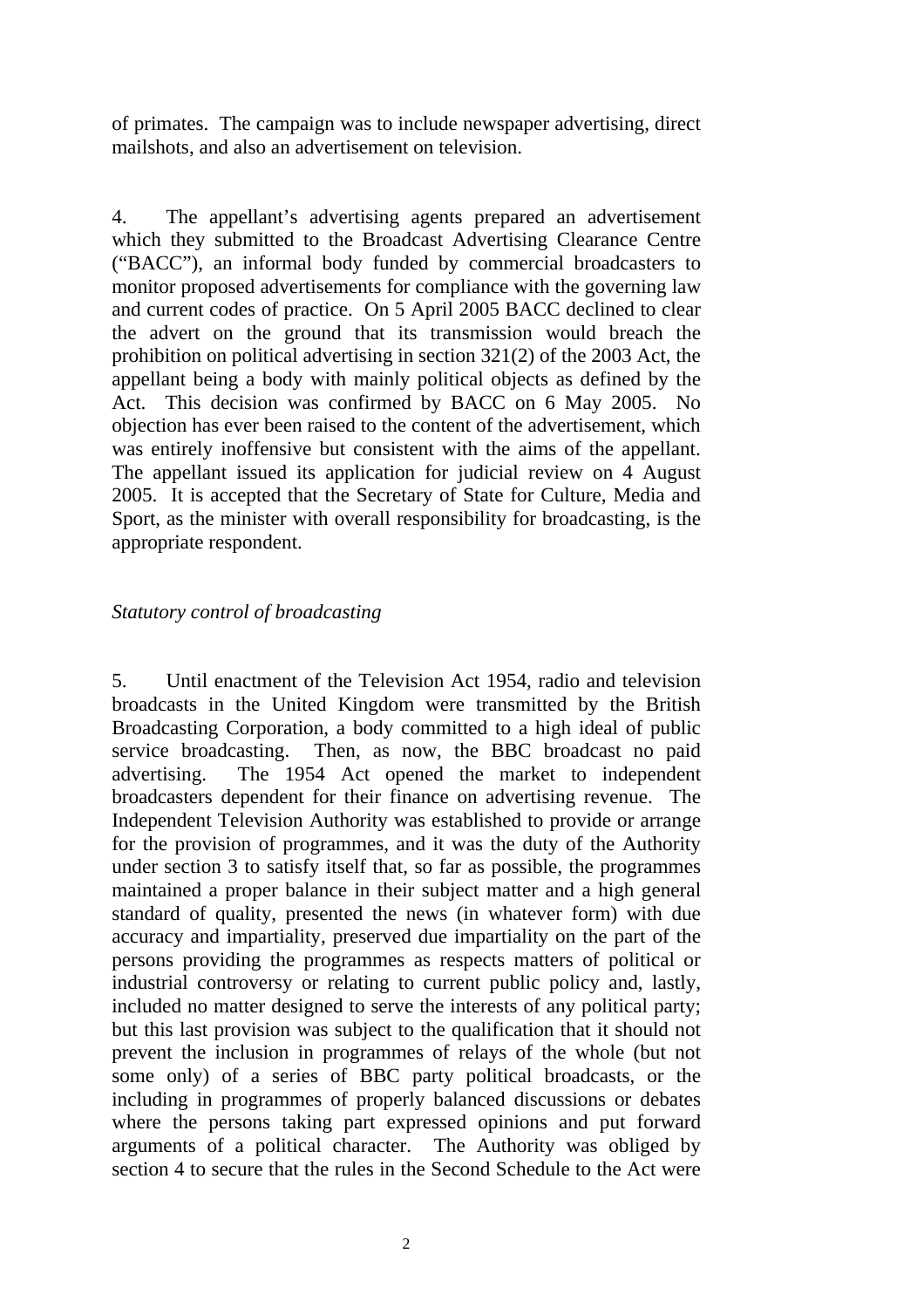complied with in relation to any advertisements, and one of these rules was that

"No advertisement shall be permitted which is inserted by or on behalf of any body the objects whereof are wholly or mainly of a religious or political nature, and no advertisement shall be permitted which is directed towards any religious or political end or has any relation to any industrial dispute."

6. It is unnecessary to refer to the series of statutes pertaining to wireless telegraphy and broadcasting enacted over the succeeding half century, save to observe that the principles summarised above were consistently preserved and given effect: see *R v Radio Authority, Ex p Bull* [1996] QB 169, [1998] QB 294. The 2003 Act is a very comprehensive measure, running to over 400 sections and 19 schedules. Chapter 4 of Part 3 contains regulatory provisions and sections 319-328 are directed to programme and fairness standards for television and radio. By section 319 the Office of Communications ("OFCOM"), a supervisory body established by section 1 of the Act, is required to set standards to achieve a number of objectives, among them that news is reported with due impartiality and accuracy and, in subsection  $(2)(g)$ , that advertising which contravenes the prohibition on political advertising set out in section 321(2) is not included in television or radio services. Section 320 requires that programmes should, within a given programme or over a number of programmes taken as a whole or a series, preserve due impartiality in relation to matters of political or industrial controversy and matters relating to current public policy. Section  $321(2)$  is central to this appeal. It provides:

"(2) For the purposes of section  $319(2)(g)$  and advertisement contravenes the prohibition on political advertising if it is—

(a) an advertisement which is inserted by or on behalf of a body whose objects are wholly or mainly of a political nature;

(b) an advertisement which is directed towards a political end; or

(c) an advertisement which has a connection with an industrial dispute."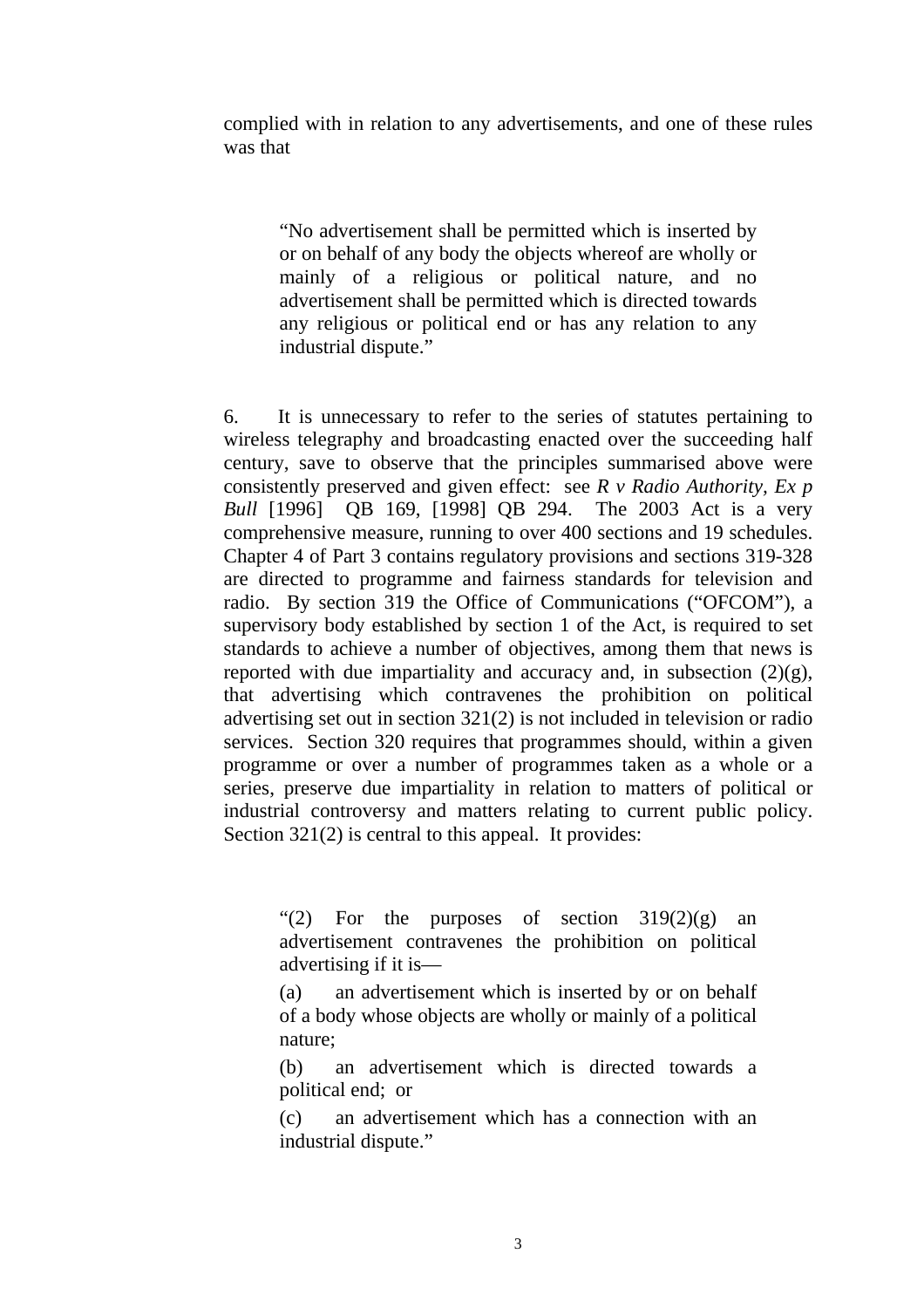Thus an advertisement may fall foul of the prohibition in section  $319(2)(g)$  either because of the character of the advertiser or because of the content and character of the advertisement. Section 321 continues in (3):

"(3) For the purposes of this section objects of a political nature and political ends include each of the following—

(a) influencing the outcome of elections or referendums, whether in the United Kingdom or elsewhere;

(b) bringing about changes of the law in the whole or a part of the United Kingdom or elsewhere, or otherwise influencing the legislative process in any country or territory;

(c) influencing the policies or decisions of local, regional or national governments, whether in the United Kingdom or elsewhere;

(d) influencing the policies or decisions of persons on whom public functions are conferred by or under the law of the United Kingdom or of a country or territory outside the United Kingdom;

(e) influencing the policies or decisions of persons on whom functions are conferred by or under international agreements;

(f) influencing public opinion on a matter which, in the United Kingdom, is a matter of public controversy;

(g) promoting the interests of a party or other group of persons organised, in the United Kingdom or elsewhere, for political ends."

An exception is provided in subsection (7) for advertisements of a public service nature inserted by government departments and party political or referendum campaign broadcasts covered by later provisions of the Act.

7. In enacting the 2003 Act, Parliament paid close attention to the important decision of the European Court of Human Rights in *VgT Verein gegen Tierfabriken v Switzerland* (2001) 34 EHRR 159, a decision given on 28 June 2001, to which it is now necessary to turn.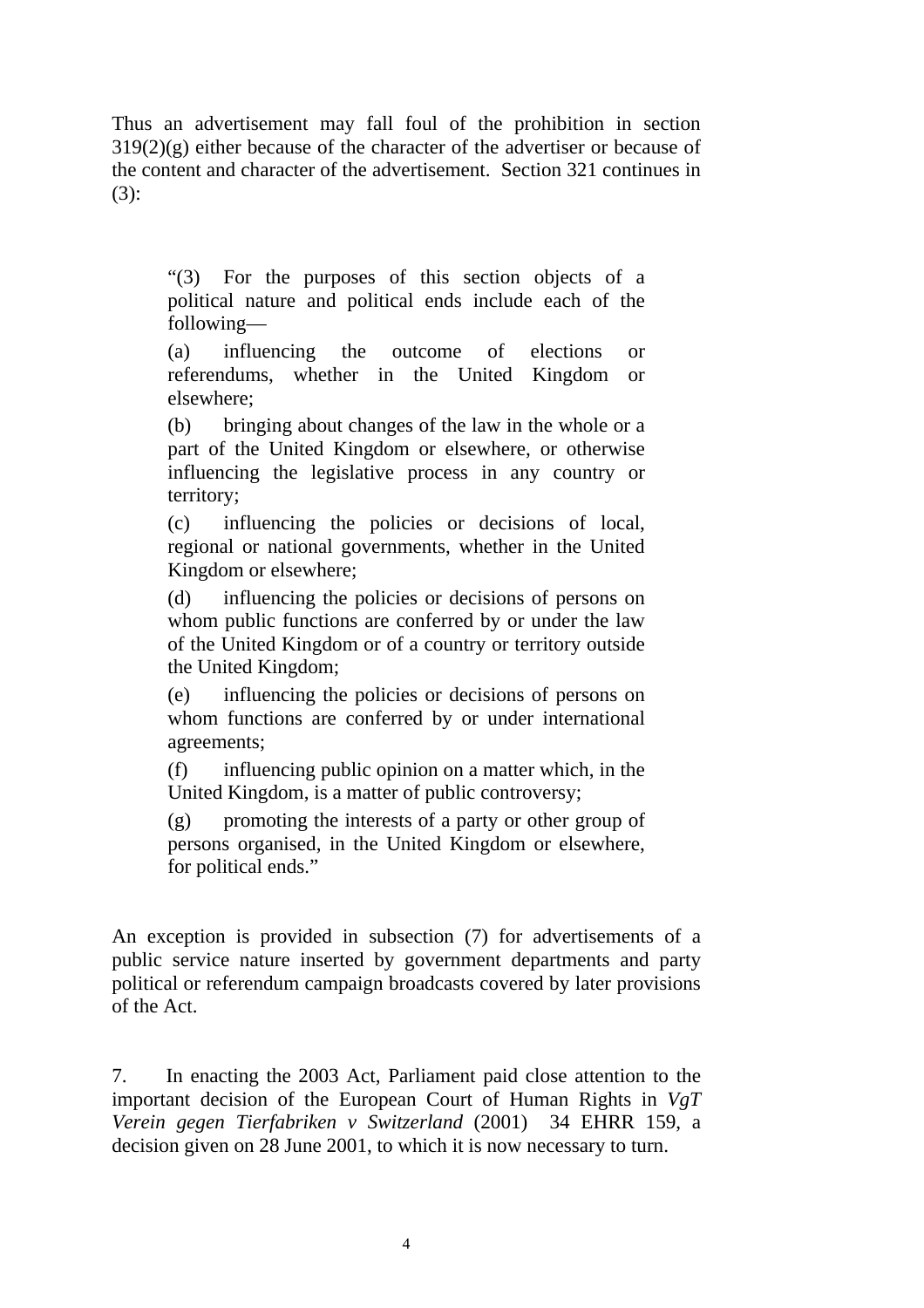8. In *VgT* the court found a violation of article 10 of the European Convention, which so far as material to this case provides:

"1. Everyone has the right to freedom of expression. This right shall include freedom to hold opinions and to receive and impart information and ideas without interference by public authority and regardless of frontiers. This Article shall not prevent States from requiring the licensing of broadcasting, television or cinema enterprises.

2. The exercise of these freedoms, since it carries with it duties and responsibilities, may be subject to such formalities, conditions, restrictions or penalties as are prescribed by law and are necessary in a democratic society, ... for the protection of the ... rights of others ..."

9. The facts in *VgT* were very similar to those in the present case. The applicant was an association dedicated to the protection of animals, with particular emphasis on animal experiments and industrial animal production. In reaction to television commercials broadcast by the meat industry it prepared a TV advertisement contrasting the behaviour of pigs in their natural environment with their treatment in the course of industrial production. The theme of the advert was "eat less meat, for the sake of your health, the animals, and the environment" and the content of the advert was not in any way objectionable. The Commercial Television Company, responsible for handling commercial advertising on behalf of the Swiss Radio and Television Company, declined to broadcast the advert because of its clear political character. The parties reached an impasse, the applicant's attempts to challenge the refusal internally failed and an administrative law appeal to the Federal Court was dismissed. The Federal Court noted the protection of freedom of expression in the Federal Constitution and the ban on political (and religious) advertising in section 18(5) of the Federal Radio and Television Act, and considered the impact of article 10 of the European Convention. It considered that the ban served various purposes: among them, preventing powerful groups from obtaining a competitive political advantage, protecting the formation of public opinion from undue commercial influence, bringing about a certain equality of opportunity among the different forces of society, contributing to the independence of broadcasters, and substantially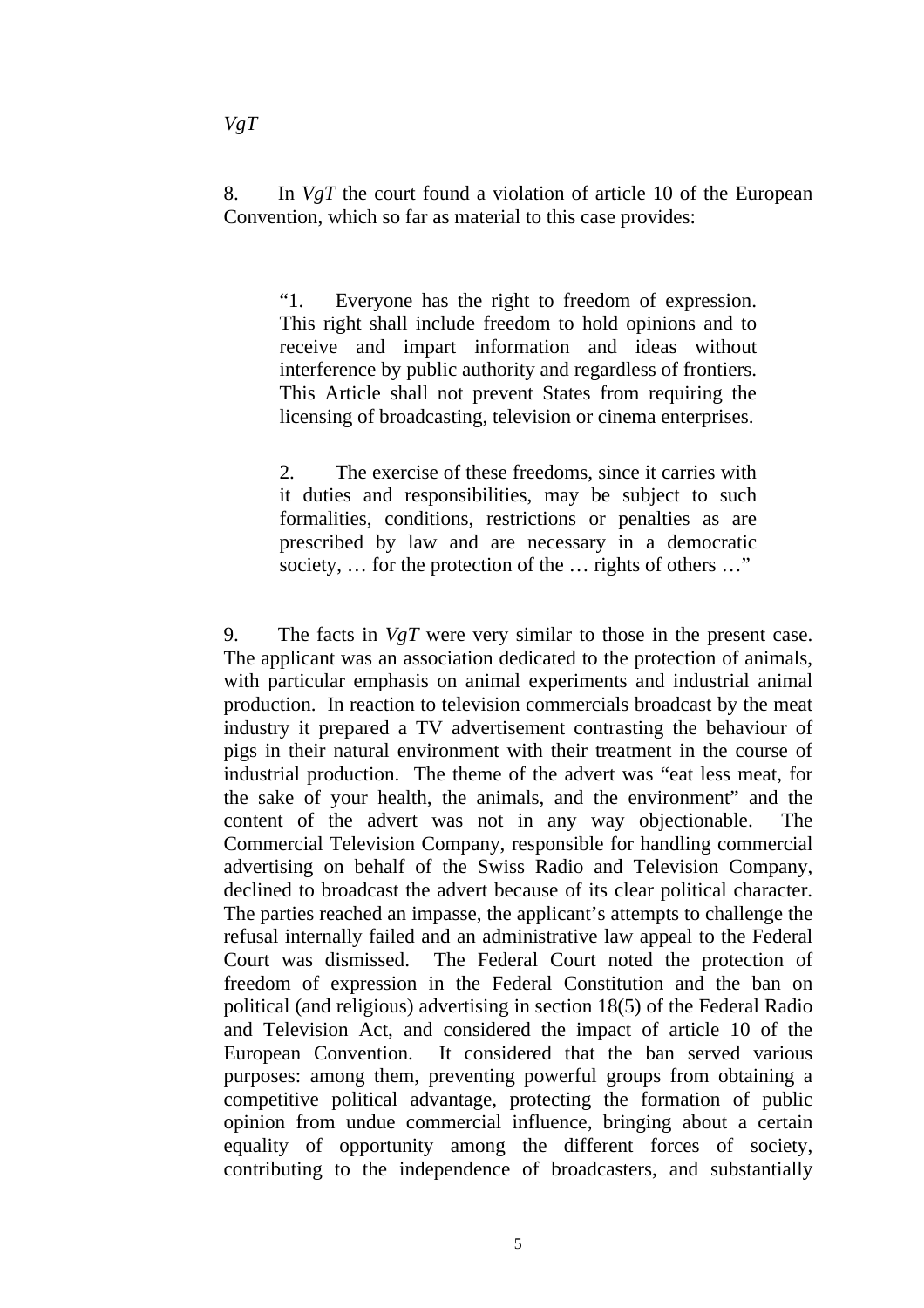influencing the democratic process of formation of opinion. The court considered the ban to be the more necessary since television with its dissemination and immediacy would have a stronger effect on the public than other means of communication.

10. The European Court noted the Swiss domestic provisions already referred to, and also section 15 of the Radio and Television Ordinance, which reinforced the ban on political (and religious) broadcasting.

11. In giving judgment the European Court was obliged to consider and reject a number of arguments that were, with respect, obviously unsound. Thus the Swiss Government contended that the application was an abuse of process (rejected by the court in para 34 of its judgment) and that article 10 was inapplicable and the responsibility of the Swiss Government not engaged (rejected in para 47). The applicant contended that its advert was not political (rejected in paras 57-58) and that the ban had no legitimate aim (rejected in para 62). Thus it was not until para 63 of its judgment that the court was able to address the real issue in the case, which was whether the ban was necessary in a democratic society.

12. On this issue, the applicant submitted (para 63) that the measure was not proportionate since it had no other means to broadcast its advert. The Government relied (para 64) on the margin of appreciation which it enjoyed, and pointed to the alternative means of publicity open to the applicant (para 65). The court (para 66) reiterated the oftexpressed principle that freedom of expression is one of the fundamental foundations of a democratic society, extending not only to received but also to unorthodox and disturbing opinions, and giving particular protection to political as opposed to commercial speech. The test of necessity is one of pressing social need (para 67), and while member states have a certain margin of appreciation this is subject to European supervision. The question (para 68) is whether a measure is proportionate to the legitimate aim pursued, and whether the reasons for it are relevant and sufficient. The Swiss authorities had a certain margin of appreciation, particularly essential in commercial matters (para 69), but the advert in question (para 70) did not invite the public to buy a particular product and so fell outside the regular commercial context and there was in many European societies an ongoing general debate on the protection and rearing of animals. So in the *VgT* case (para 71) the margin of appreciation was reduced: what was at stake was not an individual's purely commercial interest but his participation in a debate affecting the general interest. In considering proportionality, (para 72)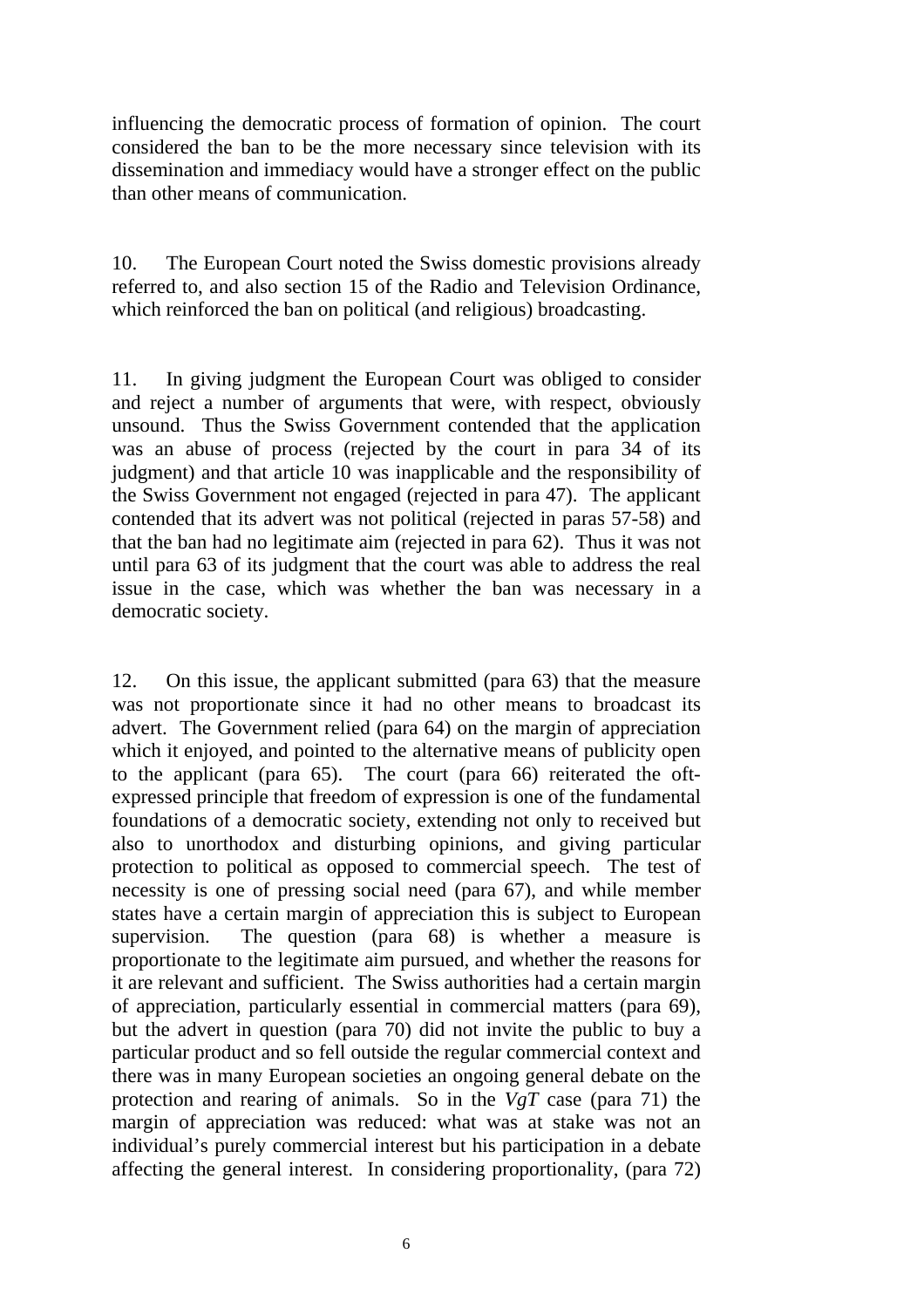the court had to balance the applicant's freedom of expression on the one hand with the reasons adduced by the Swiss authorities on the other, "namely to protect public opinion from the pressures of powerful financial groups and from undue commercial influence; to provide for a certain equality of opportunity between the different forces of society; to ensure the independence of the broadcasters in editorial matters from powerful sponsors; and to support the press". The court acknowledged (para 73) that powerful financial groups could obtain competitive advantages in the areas of commercial advertising and noted the Federal Court's view (para 74) that television had a stronger effect on the public on account of its dissemination and immediacy, but was of opinion (*ibid*) that while the domestic authorities might have had valid reasons for this differential treatment, a prohibition of political advertising applicable only to certain media and not to others did not appear to be of a particularly pressing nature. The court summarised its thinking in para 75 of its judgment:

"75 Moreover, it has not been argued that the applicant association itself constituted a powerful financial group which, with its proposed commercial, aimed at endangering the independence of the broadcaster; at unduly influencing public opinion; or at endangering the equality of opportunity between the different forces of society. Indeed, rather than abusing a competitive advantage, all the applicant association intended to do with its commercial was to participate in an ongoing general debate on animal protection and the rearing of animals. The Court cannot exclude that a prohibition of 'political advertising' may be compatible with the requirements of Article 10 of the Convention in certain situations. Nevertheless, the reasons must be 'relevant' and 'sufficient' in respect of the particular interference with the rights under Article 10. In the present case, the Federal Court in its judgment of 20 August 1997, discussed at length the reasons in general which justified a prohibition of 'political advertising'. In the Court's opinion, however, the domestic authorities have not demonstrated in a 'relevant and sufficient' manner why the grounds generally advanced in support of the prohibition of political advertising also served to justify the interference in the particular circumstances of the applicant association's case."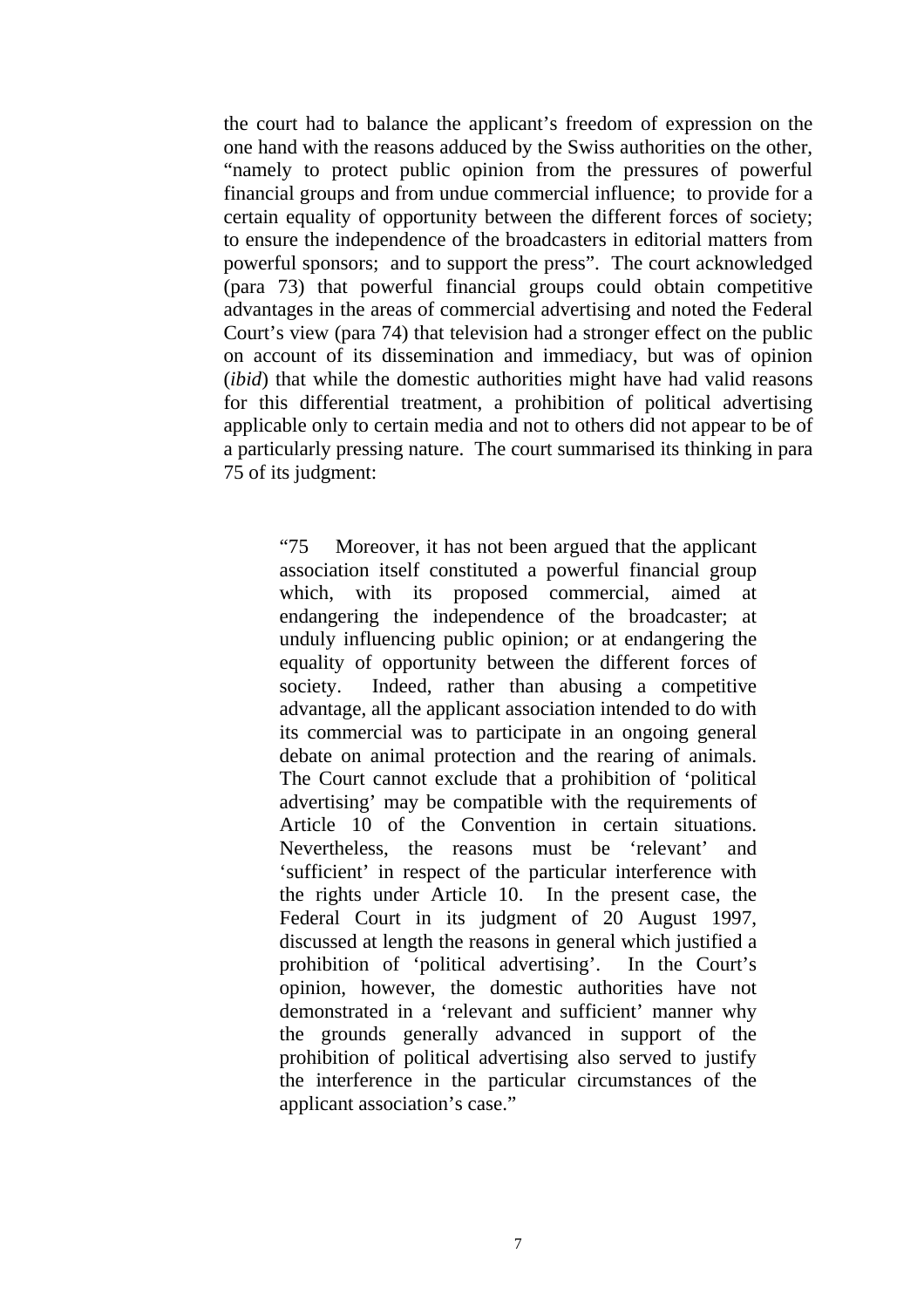The court pointed out (para 77) that the applicant had no means other than through the Swiss Radio and Television Company of reaching the entire Swiss public and was not concerned (para 78) with the mechanics of programming. It concluded (para 79) that the ban was not necessary in a democratic society and so violated article 10.

#### *The 2003 Act*

13. On the introduction of the Bill which became the 2003 Act, the Secretary of State felt unable to make a statement pursuant to section 19(1)(a) of the Human Rights Act 1998 that in her view the provisions of the Bill were compatible with the Convention rights scheduled to the 1998 Act. Instead she made a statement under section 19(1)(b) of that Act that although unable to make a statement under section 19(1)(a) the government nonetheless wished the House of Commons to proceed with the Bill. The government's position was that it believed and had been advised that the ban on political advertising in what became sections 319 and 321 was compatible with article 10, but because of the European Court's decision in *VgT* it could not be sure.

14. The Bill was considered by the Joint Committee on Human Rights, a body comprising members of both Houses of Parliament of differing opinions. In its Nineteenth Report of the Session 2001-2002 (19 July 2002, HL Paper No 149, HC 1102), the committee acknowledged (para 62) that the prohibition of political advertising could well be found to be incompatible with article 10, but urged caution in moving from the current position in the UK, referring (para 63) to the fear mentioned in *VgT* of the annexation of the democratic process by the rich and powerful. It recognised the difficulty of devising a more circumscribed ban, and concluded (para 64) that a total ban was likely to be held incompatible. It recommended (para 64) that the government should examine ways in which more limited but workable and Convention–compliant restrictions could be included in the Bill.

15. The Joint Committee on the Draft Communications Bill, similarly constituted, reported shortly afterwards (25 July 2002, HL Paper 169-1, HC 876-1). It supported (para 301) the principles underlying the proposed ban on political advertising and made a recommendation similar to that of the Joint Human Rights Committee.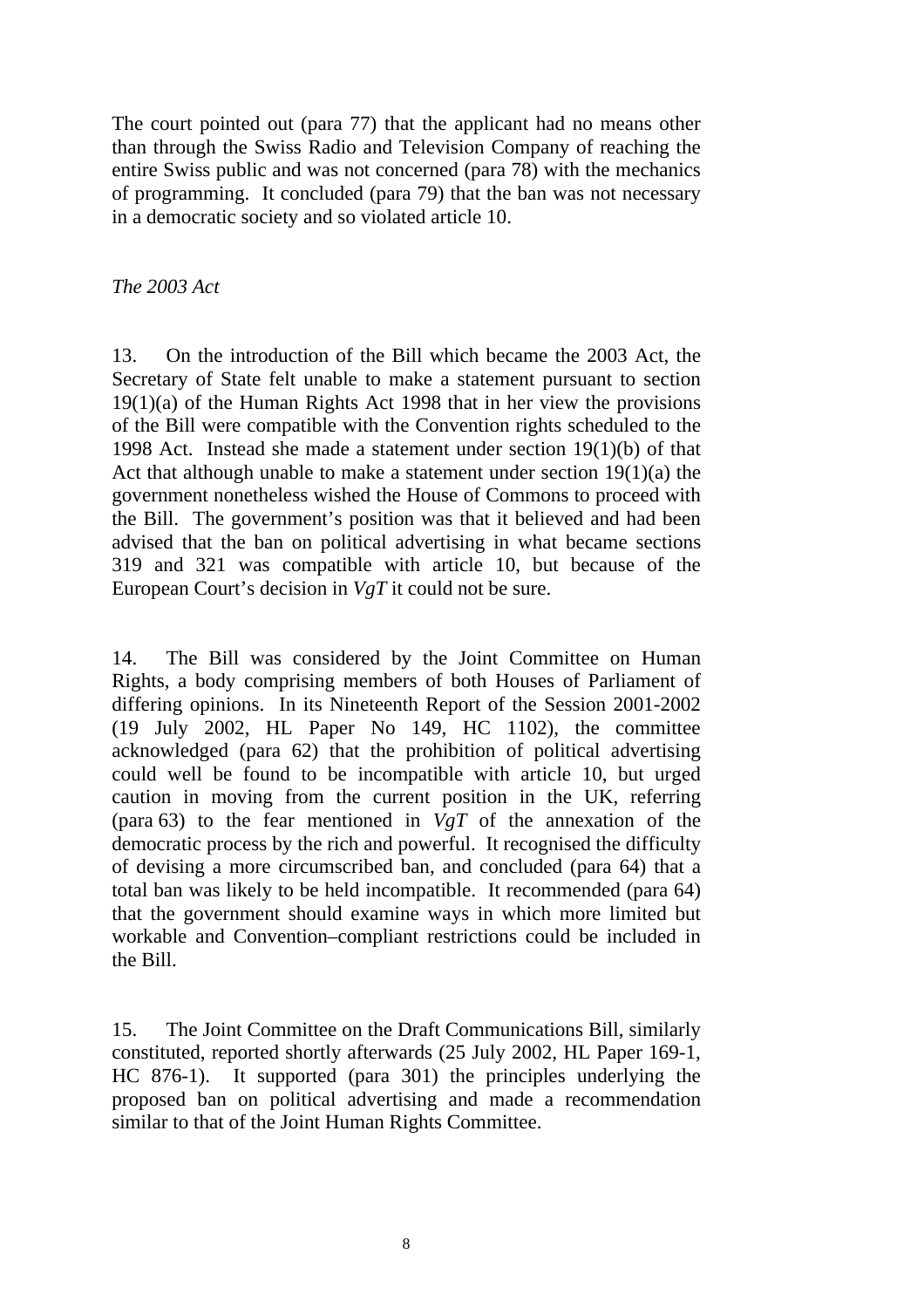16. On 10 October 2002 Sir Robin Biggam, chairman of the Independent Television Commission, the body then having overall responsibility for commercial television, wrote to the respondent. The ITC shared the government's principled objections to political advertising and hoped that the ban, which had been effective, would be maintained. Its assessment was that a scheme of control based around tests of due impartiality and undue prominence would quite quickly prove unworkable in practice. It drew attention to the risk of front organisations formed to campaign on single issues and was concerned that a compromise solution might be both incompatible and ineffectual. It urged the maintenance of a complete ban.

17. To a letter dated 10 December 2002 the respondent attached a departmental note, which in paras 7-8 explained:

#### "**Alternative to the current ban**

7 Given the UK's commitment to human rights, officials were asked to examine how the ban might be substantially maintained, but in a manner compliant with the ECHR. In particular, consideration was given to an alternative regime based on specific prohibitions, such as banning all party political advertising and all political advertising around the time of elections or referendums; coupled with other rules to avoid the predominance of any particular point of view on one channel, to provide visual or audible identification of political advertisements, and to control the scale of political advertising in terms both of broadcasting time and the proportion of advertising revenue that a broadcaster is permitted to derive from political advertising.

8 The conclusion was reached, taking account of legal advice, that it would be very difficult to make such a scheme workable, and that in any event it would fall significantly short of the present outright ban, and allow a substantial degree of political advertising to be broadcast across a number of channels"

While the government recognised that it might have to change its position in the light of court decisions, it did not believe the bill to be incompatible. The *VgT* case was summarised, as were counsel's reasons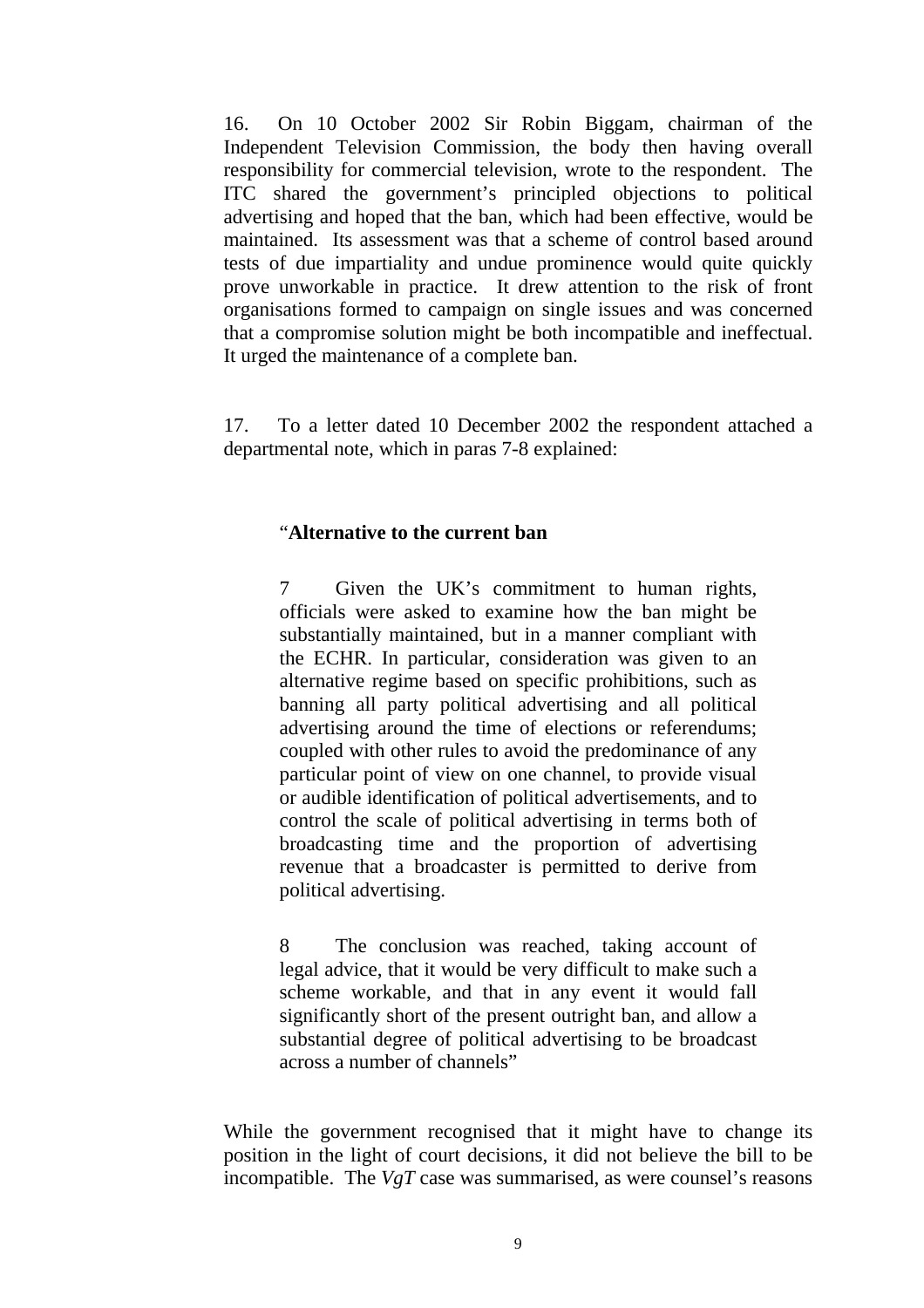for advising that there was a very strong case for holding the ban to be compatible with the Convention.

18. The Joint Human Rights Committee returned to this subject in its First Report of the Session 2002-2003 (20 December 2002, HL Paper 24, HC 191). It reported (para 16) that it had written to the respondent asking for a fuller explanation of the government's reasons for concluding that it would be impossible to introduce transparent controls on political advertising which would be proportionate to the legitimate aim pursued and would secure a fair balance between competing rights and interests.

19. The respondent replied to the Joint Human Rights Committee in a letter dated 9 January 2003 and issued a Memorandum in Response to its Nineteenth Report of 19 July 2002. She explained:

"With the Committee's observations in mind, the Government has followed the Committee's recommendation to examine ways in which workable and Convention-compatible restrictions could be included in the Bill. We have in particular considered an alternative regime based on specific prohibitions, such as banning all party political advertising, and all political advertising of any kind around the time of elections or referenda, coupled with other rules to avoid the predominance of any particular point of view, to provide visual or audible identification of political advertisements, and to control the scale of political advertising in terms both of broadcasting time and the proportion of advertising revenue that a broadcaster is permitted to derive from political advertising. We have concluded that it would be very difficult to make such a scheme workable, and that in any event it would fall significantly short of the present outright ban and allow a substantial degree of political advertising to be broadcast."

The government believed there to be a very strong case that the existing ban was compatible with the Convention, and made plain that the ban would apply to any advertisement inserted by or on behalf of a body whose objects were wholly or mainly of a political nature, any advertisement directed towards a political end and any advertisement having any connection with an industrial dispute.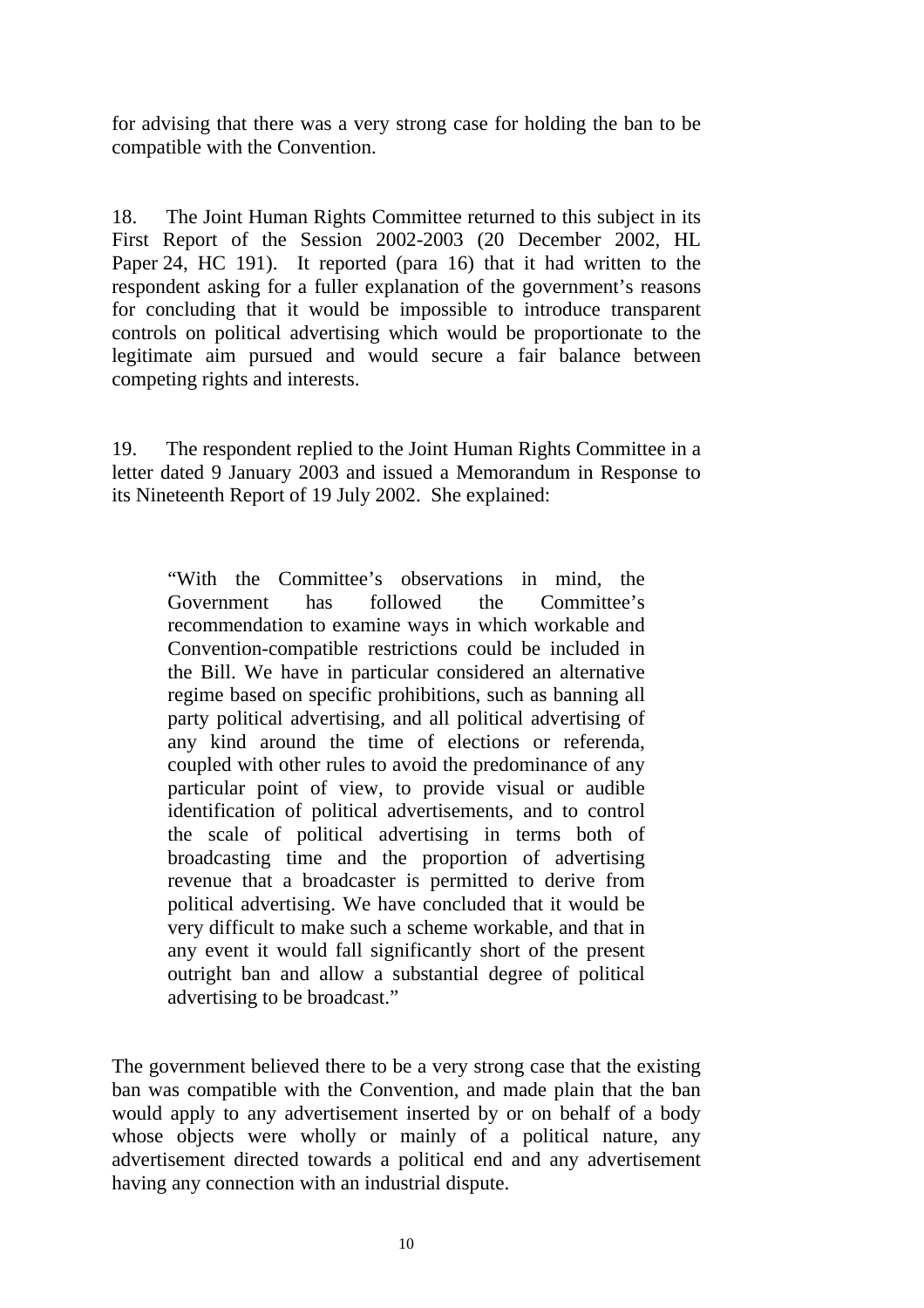20. Having considered these responses the Joint Human Rights Committee in its Fourth Report of the Session 2002-2003 (10 February 2003, HL Paper 50, HC 397, para 41) was satisfied that the course of action taken by the government in introducing the bill under section 19(1)(b) of the 1998 Act evinced no lack of respect for human rights and was legitimate in the circumstances.

21. In the course of the bill's passage through Parliament, no material amendment was made to the clauses which became sections 319 and 321.

#### *The competing arguments*

22. In his trenchant argument for the appellant, Mr Michael Fordham QC relied very strongly on the European Court's decision in *VgT* which was, he submitted, correctly decided, indistinguishable and all but conclusive in the appellant's favour. Thus he relied on the high importance of free expression under the Convention regime, the special protection accorded to political speech and the narrowed margin of appreciation enjoyed by member states in this area. He did not need to, and did not, challenge the control of broadcasts by political parties, whether or not at the time of an election, but strongly criticised the breadth of the ban as it applies to bodies, such as the appellant, which were not associated with any political party but were engaged in what he called social advocacy. (I shall henceforward use the expression "political advertising" to describe advertising of this character, falling within sections 319 and 321, but not so as to include advertising by political parties, which is not in issue here.) The excessive breadth of the statutory ban was, he argued, shown by the fact that it would apply, by virtue of sections  $319(2)(g)$  and  $321(2)(a)$ , to a wholly non-political advert by any body whose objects were wholly or mainly of a political nature and, by virtue of sections  $319(2)(g)$  and  $321(3)(f)$ , to any advert seeking to influence public opinion on any matter which, in the UK, was a matter of public controversy. That no such wide-ranging prohibition was necessary in a democratic society was, he said, shown by the practice of some other states in which there was no such prohibition, and he pointed to a large body of academic commentary supporting his submission.

23. Mr David Pannick QC, for the respondent, based his argument in part on some observations of the European Court in *Murphy v Ireland*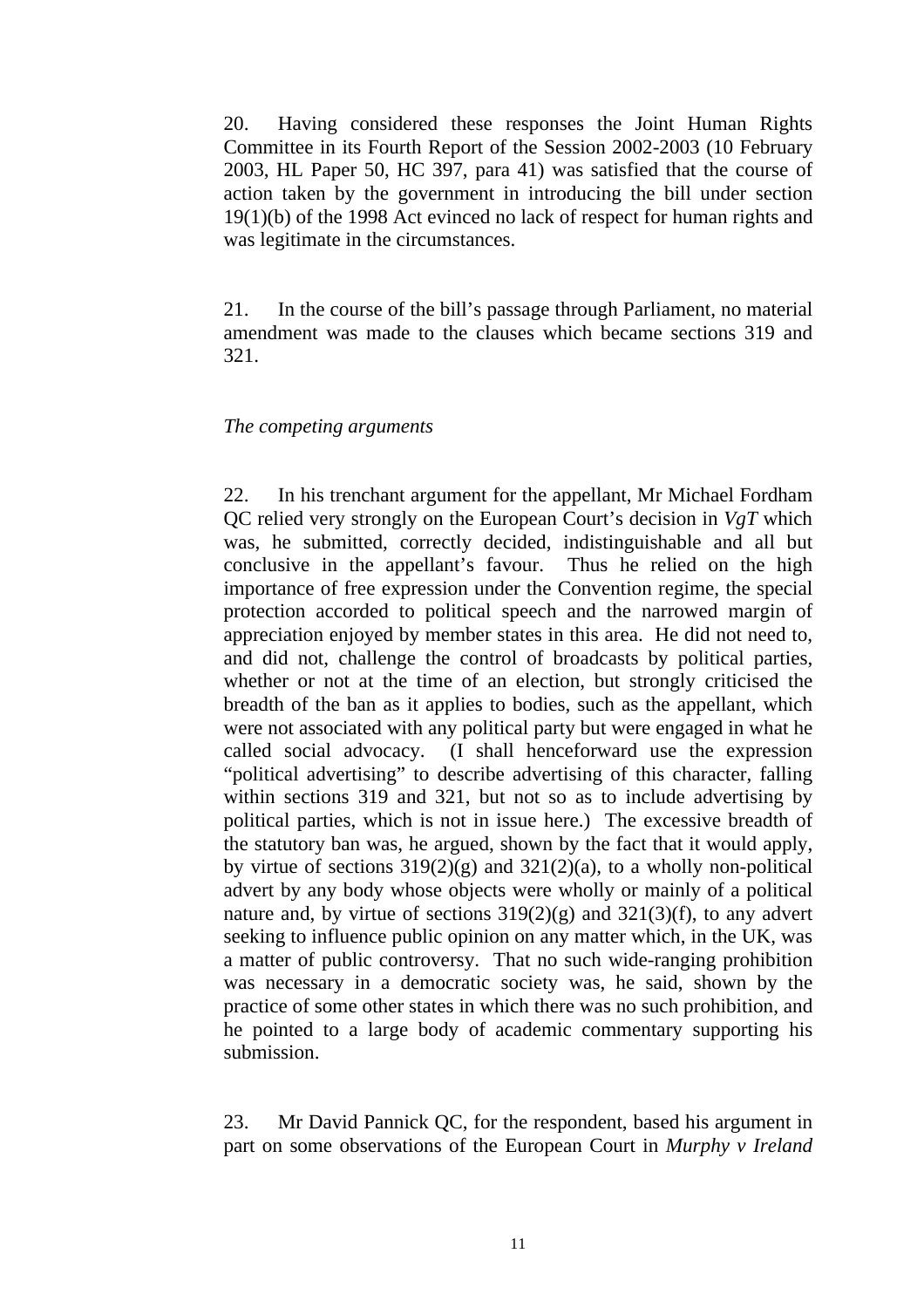(2003) 38 EHRR 212 and more particularly on a series of propositions which found favour with Ouseley J in this case.

24. The applicant in *Murphy* was a pastor attached to an evangelical protestant centre based in Dublin. He wished to broadcast an advertisement for a video to be shown by the centre during the week before Easter 1995, but the broadcast was stopped by the Independent Radio and Television Commission because section 10(3) of the Radio and Television Act 1988 prohibited the broadcasting of any advertisement directed towards any religious or political end or having any relation to an industrial dispute. The applicant applied for judicial review against the Commission and the attorney general, but failed in the High Court and the Supreme Court. A bill was introduced in the Dáil to amend section 10(3) of the 1988 Act, but the amending bill never became law. The Minister for Arts, Heritage, Gaeltacht and the Islands opposed the amendment, noting the great power of the radio and television media, but resisting the proposal that Commission officials should distinguish between acceptable and unacceptable advertisements. He pointed to the difficulty of framing a selective ban and to the distinction between religious advertising and advertising for goods and services. When the Irish government introduced its own bill, section 10(3) was largely preserved but was extended to digital and other broadcasting services. In its judgment the European Court referred to the governing legislation and summarised the parties' respective arguments. It considered (para 67) that member states enjoyed a wider margin of appreciation in relation to matters of morals and religion as compared with restrictions on political speech or debate on matters of public interest, and on that ground distinguished *VgT*. The court considered (para 69) that the potential impact of the medium of expression in question was an important factor in assessing the proportionality of an interference, and acknowledged that the audiovisual media have a more immediate and powerful effect than the print media. The court paid attention to the peculiar characteristics and sensitivity of religious broadcasting (paras 70-73), but noted that the prohibition concerned only the audio-visual media (para 74): these, as the applicant, the government and the court all agreed, had a more immediate, invasive and powerful impact than other media, but the applicant was free to advertise the same matter in any of the print media, or at public meetings and other assemblies. Moreover the prohibition applied only to advertising. The applicant retained the same right as any other citizen to participate in programmes on religious matters, but advertising tended to be partial, and was not subject to the broadcaster's duty of impartiality, so that the purchase of advertising time would lean in favour of unbalanced usage by religious groups with larger resources. The court considered these (para 75) to be highly relevant reasons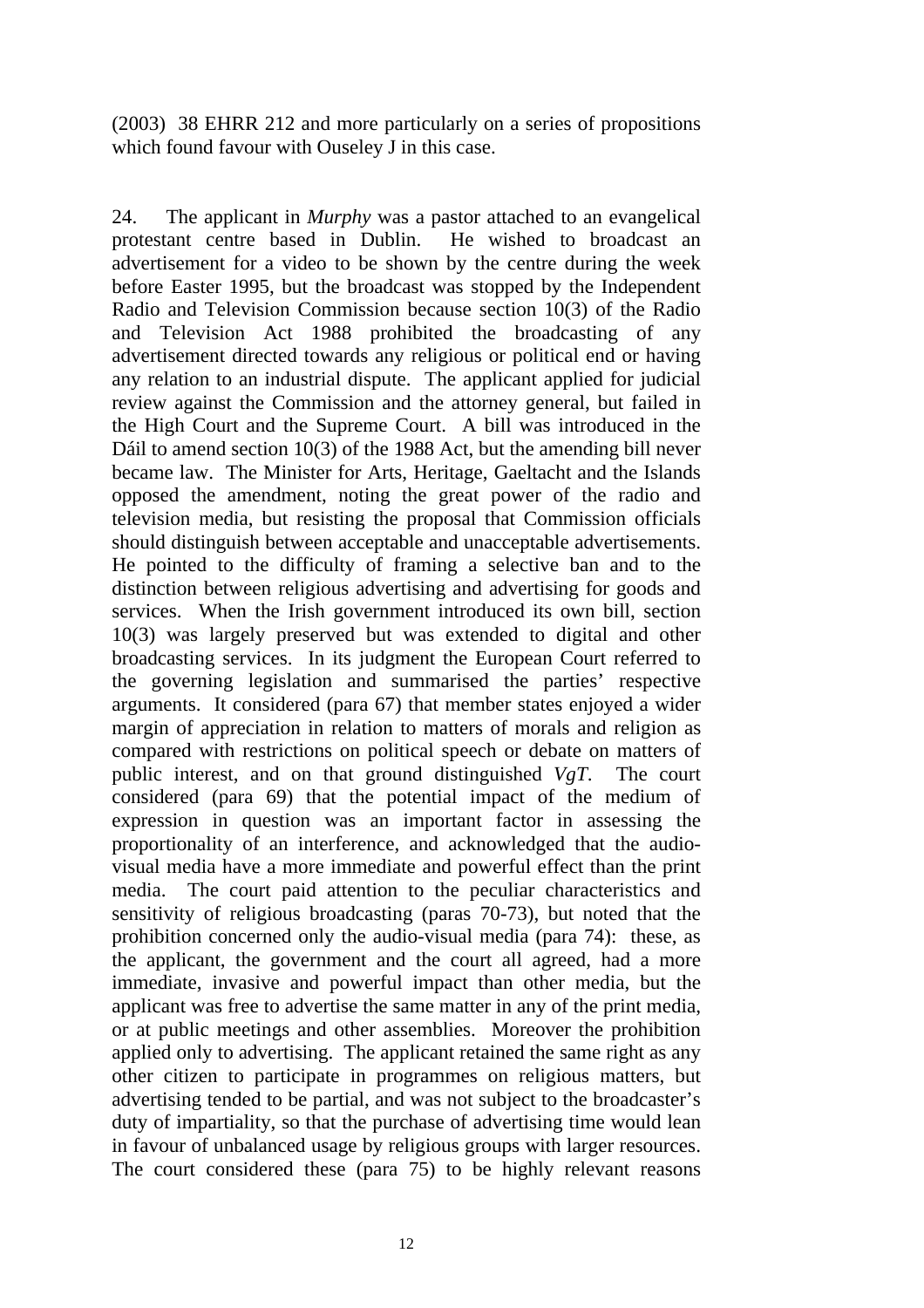justifying the Irish state's prohibition. The court did not consider that the government's aims could have been achieved by a more limited prohibition because (para 76) a complete or partial relaxation would sit uneasily with the nature and level of religious sensitivities already mentioned and with the principle of neutrality in the broadcast media: a provision which allowed the filtering of adverts by the state or a state organ on a case by case basis would be (para 77) difficult to apply fairly, objectively and coherently. Even a limited freedom to advertise would benefit a dominant religion (para 78) more than religions with fewer adherents and smaller resources, and jar with the object of promoting neutrality in broadcasting and of ensuring a level playing field for all religions in the medium considered to have the most powerful impact. The court noted (para 81) that there appeared to be no clear consensus among member states as to the manner in which religious broadcasting should be controlled. In the result, the court unanimously found that there had been no violation of article 10.

25. In his judgment in the Divisional Court Ouseley J accepted (para 85) that it was for the respondent to justify its interference with the appellant's right to advertise, that the aim of the legislation (para 86) was capable of providing justification and that (para 87) the test was one of necessity, not reasonableness: a high level of justification was required to justify interference with political expression, the state's margin of appreciation being relatively narrow. In considering justification, the judge thought it quite clear (paras 90-91) that the broadcast media were more pervasive and potent than other media, and that therefore (para 92) a proper distinction could be drawn between the broadcast and non-broadcast media. He accepted (para 94), as Mr Fordham had done, that political advertising at election times was properly controlled, to prevent wealthier parties or groups exerting undue influence on the course of political debate. But similar considerations applied outside election periods (para 96) and (para 98) no sensible distinction could be drawn between political parties and other groups with discernibly political ends. The judge gave examples (para 100) of causes strongly supported by single issue groups, among them opposition to UK membership of the euro, those supporting the ban on fox-hunting, those for or against abortion and civil partnerships or those protesting against the war in Iraq. Auld LJ (para 80) gave climate change and immigration as further examples. Ouseley J concluded (para 101) that no sensible distinction could be drawn in practice between one so-called political party or group and another socalled social advocacy group in this context. He considered (para 102) that the restriction reinforced the aim that there should be no political advertising by anyone through the back door. The distinctions possibly contemplated by the European court in *VgT* (paras 103-104) were not in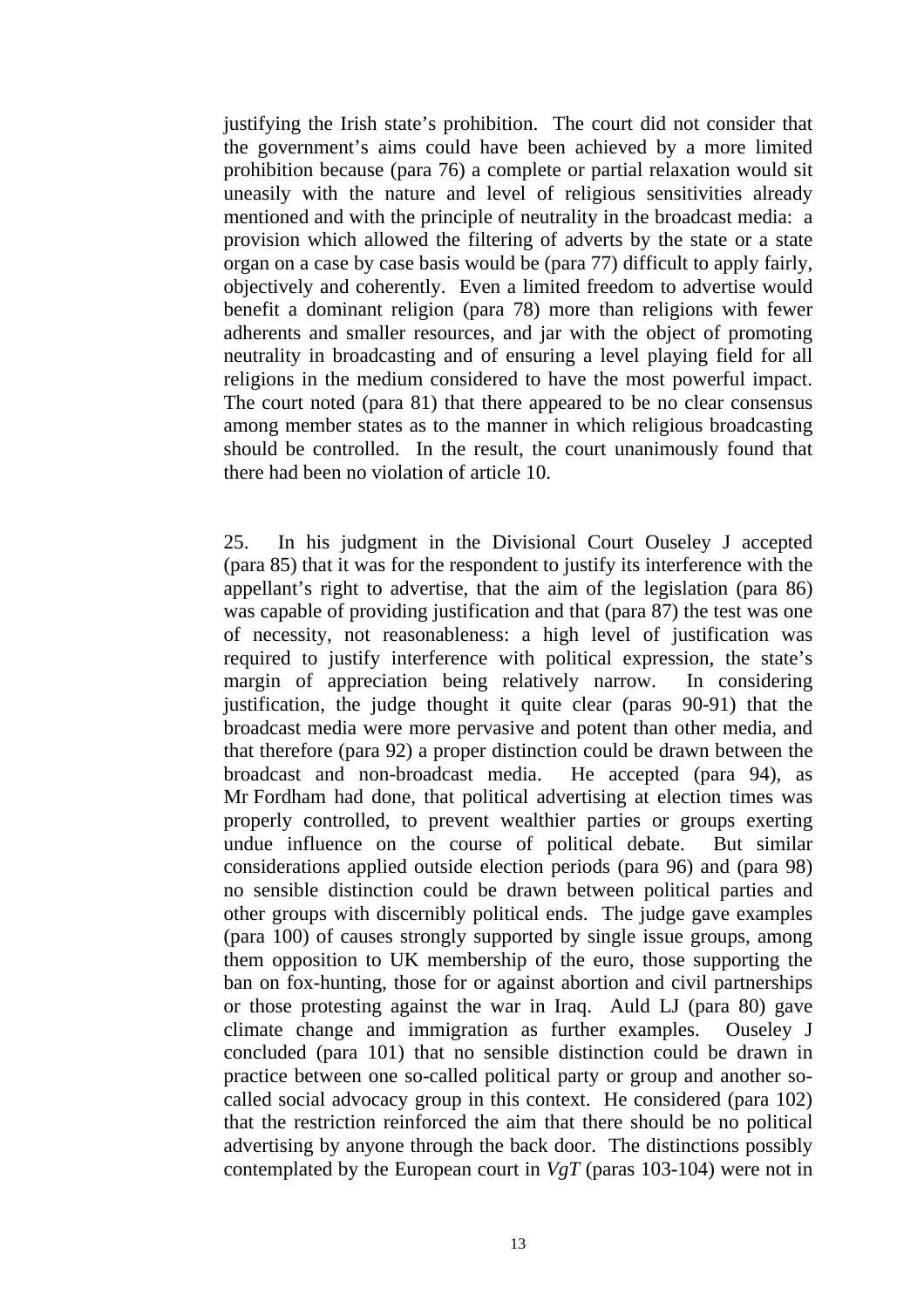his opinion workable, or reconcilable (paras 105-106) with the broadcaster's important duty of impartiality. He concluded (para 108) that the justification for the legislation was clearly made out. But did it meet the exacting Convention standard (para 108)? He concluded that it did (para 109) because it supported democracy by denying an undesirable advantage to those best able to pay. No lesser restriction would suffice (para 110). There was not always (para 111) a clear distinction between religious and political issues, all media other than television and radio were open to the appellant (para 112), the legislature was entitled and obliged to balance competing interests (para 113) and Parliament had expressed a considered view, having grappled with the human rights implications of the ban (para 114). This was a field in which Parliament was best fitted to make a judgment (paras 115- 116). *VgT* did not compel a contrary conclusion (paras 118-121), and the comparative material relied on was inconclusive (paras 123-124). He summarised his conclusion in para 125 of his judgment:

"In summary, the necessity for restrictions on political/social advocacy broadcast advertising outside elections periods has been convincingly shown. It is necessary to protect the rights of others through preventing undue access to the broadcast media based on willingness and ability to pay. At root it supports the soundness of the framework for democratic public debate. The broadcast media remain pervasive and potent throughout the period between elections. The suggested distinction between political parties or groupings and social advocacy groups does not reflect the true political impact of all such advertising. The completeness of the prohibition avoids arbitrary and anomalous distinctions in practice. The European Court of Human Rights' decision in *Vgt* offers no useful guidance. Whether the decision of Parliament in enacting s. 321 of the Communications Act 2003 is seen as strong evidence for the necessity for the prohibition in an area of its primary experience and expertise or as a judgment in an area where a wider margin of discretion should be accorded to it, its decision should be respected by the courts. It is not incompatible with the ECHR."

#### *The issue*

26. There is much common ground between the parties to this appeal. Thus it is accepted that section 319 and 321 of the 2003 Act constitute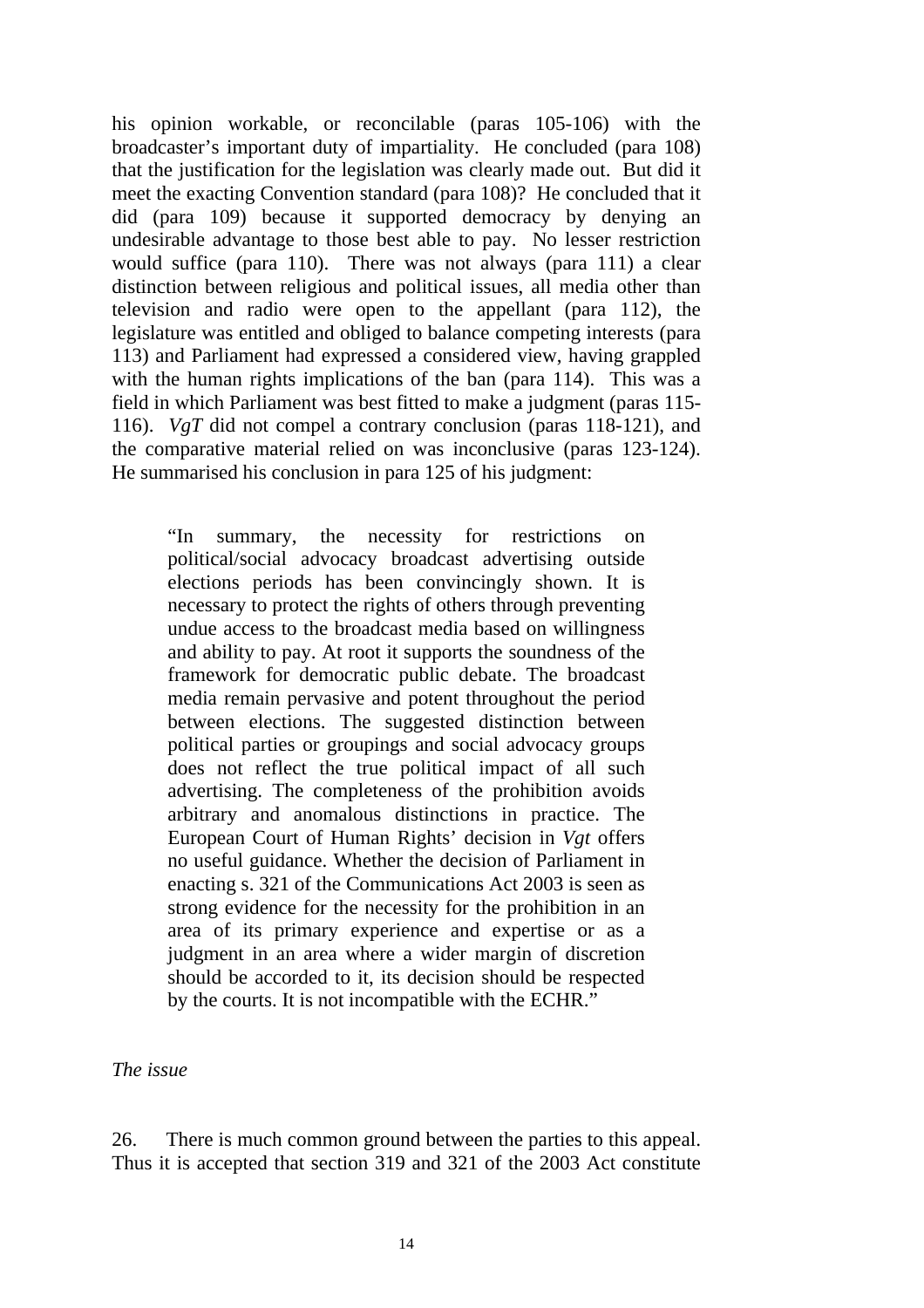an interference with the appellant's exercise of its right to free expression, and article 10 of the Convention is engaged. It is accepted that this is a restriction prescribed by law and has the legitimate aim of protecting the rights of others, namely their democratic rights. The only issue is whether the restriction is necessary in a democratic society. And even here there is common ground. For a restriction to be necessary there must be a pressing social need for it, and it is for the member state which imposes the restriction to justify it. While the right to freedom of expression is not absolute, and no one has a right of access to the airwaves, the importance of free expression is such that the standard of justification required of member states is high and their margin of appreciation correspondingly small, particularly where political speech is in issue. The problem here is not one which can be resolved by exercise of the interpretative power given to the courts by section 3 of the 1998 Act. All this is agreed. Yet the importance of this case to the functioning of our democracy is in my view such as to call for the rehearsal of some very familiar but fundamental principles.

27. Freedom of thought and expression is an essential condition of an intellectually healthy society. The free communication of information, opinions and argument about the laws which a state should enact and the policies its government at all levels should pursue is an essential condition of truly democratic government. These are the values which article 10 exists to protect, and their importance gives it a central role in the Convention regime, protecting free speech in general and free political speech in particular.

28. The fundamental rationale of the democratic process is that if competing views, opinions and policies are publicly debated and exposed to public scrutiny the good will over time drive out the bad and the true prevail over the false. It must be assumed that, given time, the public will make a sound choice when, in the course of the democratic process, it has the right to choose. But it is highly desirable that the playing field of debate should be so far as practicable level. This is achieved where, in public discussion, differing views are expressed, contradicted, answered and debated. It is the duty of broadcasters to achieve this object in an impartial way by presenting balanced programmes in which all lawful views may be ventilated. It is not achieved if political parties can, in proportion to their resources, buy unlimited opportunities to advertise in the most effective media, so that elections become little more than an auction. Nor is it achieved if wellendowed interests which are not political parties are able to use the power of the purse to give enhanced prominence to views which may be true or false, attractive to progressive minds or unattractive, beneficial or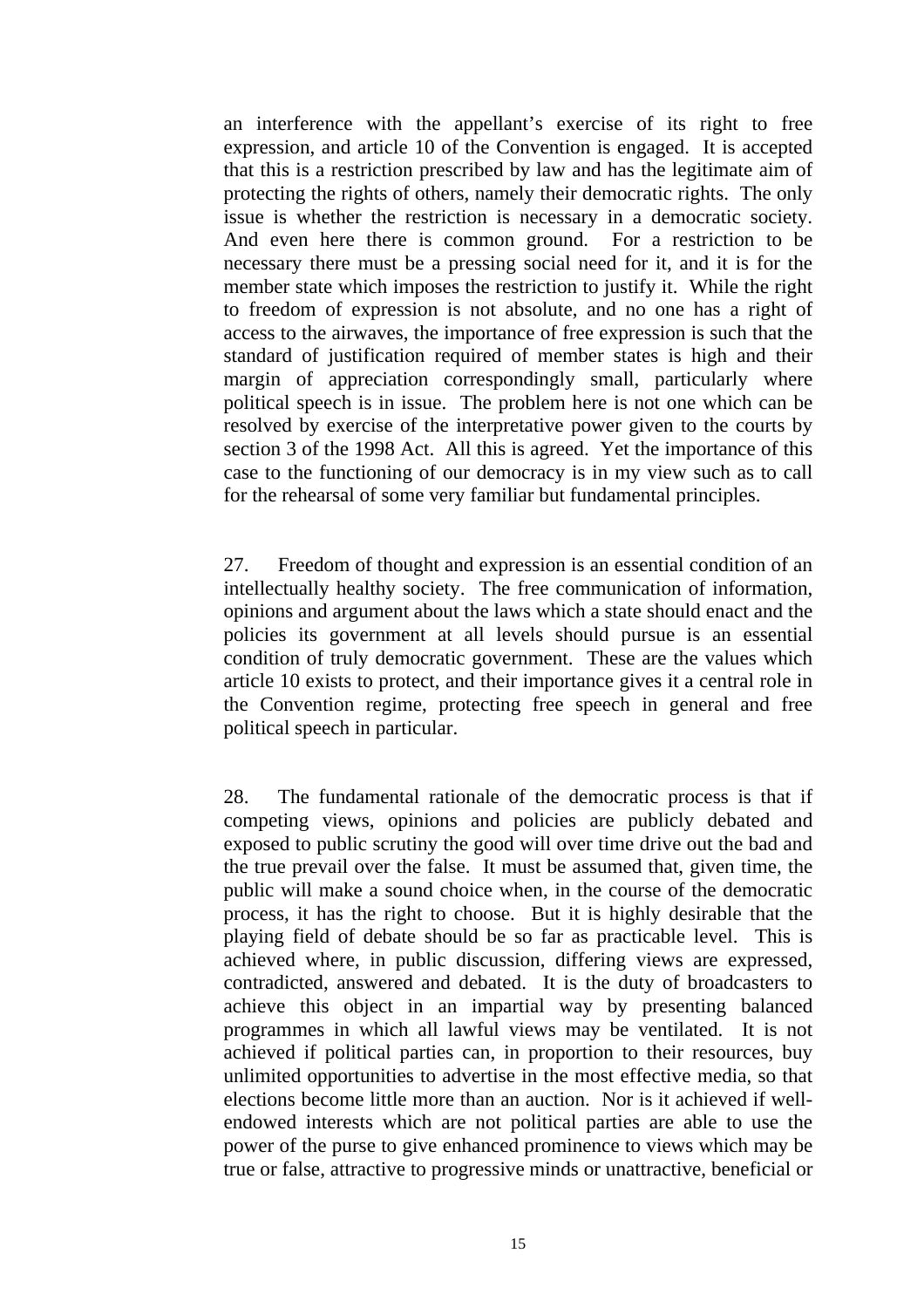injurious. The risk is that objects which are essentially political may come to be accepted by the public not because they are shown in public debate to be right but because, by dint of constant repetition, the public has been conditioned to accept them. The rights of others which a restriction on the exercise of the right to free expression may properly be designed to protect must, in my judgment, include a right to be protected against the potential mischief of partial political advertising.

29. I do not think the full strength of this argument was deployed in *VgT*. And in that case the applicant was seeking to respond, with a wholly inoffensive advertisement, to commercials broadcast by the meat industry. In the present case also the proposed advertisement is wholly inoffensive, and one may be sympathetic to the appellant's aims or some of them. But the issue must be tested with reference to objects with which one may not be sympathetic. Hypothetical examples spring readily to mind: adverts by well-endowed multi-national companies seeking to thwart or delay action on climate change; adverts by wealthy groups seeking to ban abortion; or, if not among member states of the Council of Europe, adverts by so-called patriotic groups supporting the right of the citizen to bear arms. Parliament was entitled to regard the risk of such adverts as a real danger, none the less so because legislation has up to now prevented its occurrence.

30. The question necessarily arises why there is a pressing social need for a blanket prohibition of political advertising on television and radio when no such prohibition applies to the press, the cinema and all other media of communication. The answer is found in the greater immediacy and impact of television and radio advertising. This was recognised by the European Court in *Jersild v Denmark* (1994) 19 EHRR 1, para 31, and again in *Murphy* in the passages referred to in para 24 above, although the court appeared to discount the point somewhat in para 74 of its judgment in *VgT*. Here, the chief executive of the appellant in her evidence has described television and radio as "the most influential advertising option" and stated that "Moving images are an enormously effective way of getting across evidence of social and environmental problems, and giving the public the chance to participate in change". Plainly, this application is made precisely because television and radio are judged to be the most effective advertising media. I share the view of Ouseley J in para 90 of his judgment "that it is not really a matter of serious debate but that the broadcast media is more pervasive and potent than any other form of media".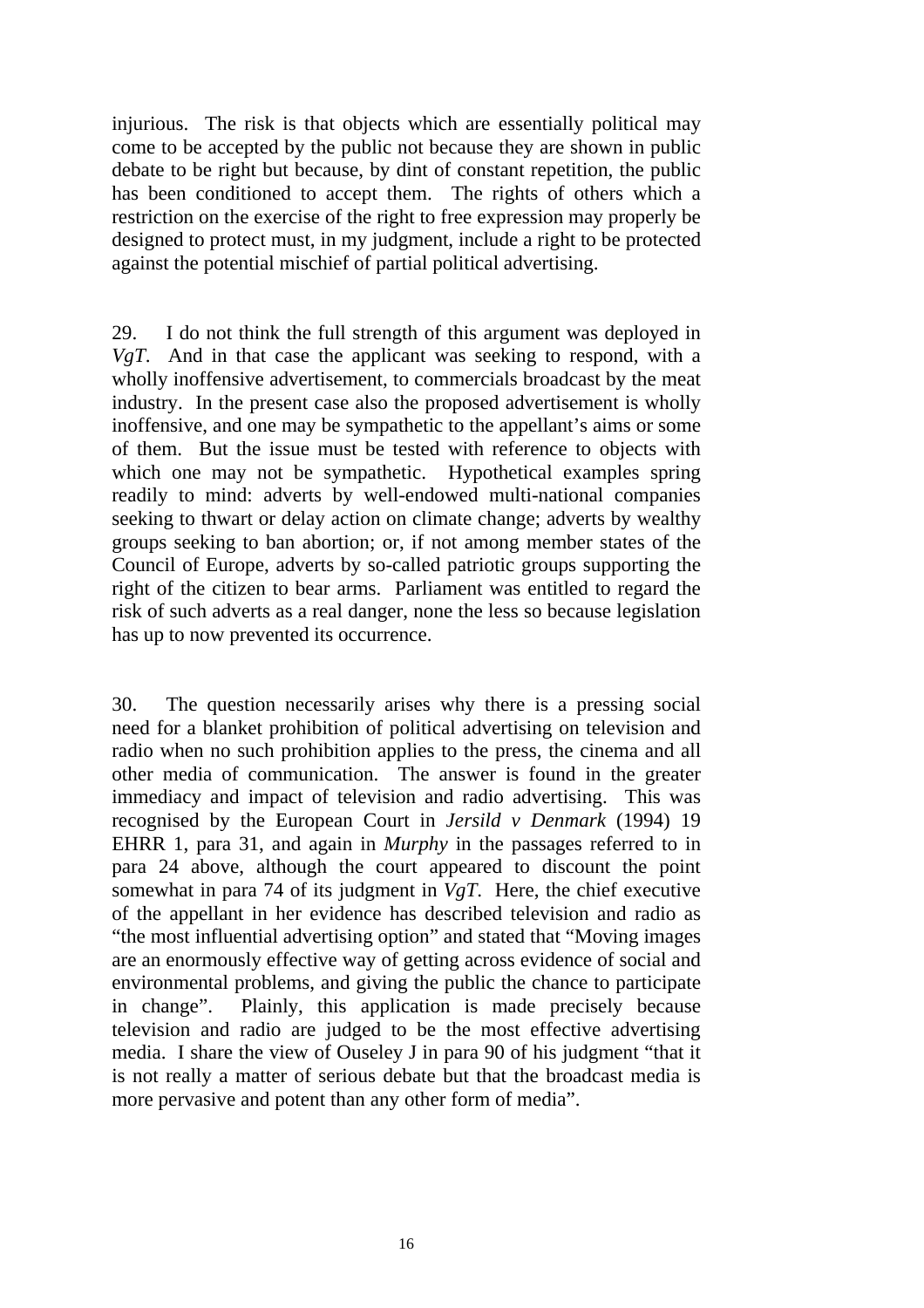31. Since, in principle, no restriction may be wider than is necessary to promote the legitimate object which it exists to serve, it is necessary to ask whether any restriction on political advertising less absolute than that laid down in sections 319 and 321 would suffice to meet the mischief in question. The possibility suggests itself of regulating political advertising by time or frequency or expenditure or by the nature and quality of the adverts in question. It is, I think, unnecessary to explore this possibility in detail, for four main reasons. First, Mr Fordham for the appellant has not, clearly advisedly, advanced such an argument although, as I understand, he did so below. Secondly, it is difficult to see how any system of rationing or capping could be devised which could not be circumvented, as, for instance, by the formation of small and apparently independent groups pursuing very similar political objects. In its judgment in *Murphy*, para 77, the European Court recognised the difficulty of invigilating religious adverts fairly, objectively and coherently on a case by case basis and exactly the same difficulty would arise here, perhaps even more embarrassingly. It is hard to think that any such system would not accord excessive discretion to officials, and give rise to many legal challenges. Thirdly, the important duty of broadcasters to present a fair, balanced and reasonably comprehensive cross-section of public opinion on the issues of the day across the range of their programmes, hard as it is to discharge in any event, would be rendered even harder to discharge if account had to be taken of what might well be a considerable volume of political advertising. Fourthly, despite an express request by the Joint Human Rights Committee to consider compromise solutions, the government judged that no fair and workable compromise solution could be found which would address the problem, a judgment which Parliament accepted. I see no reason to challenge that judgment.

32. While television and radio are, as noted above, the preferred media for advertising, it is not irrelevant that all other media are open to the appellant: newspapers and magazines, direct mailshots, billboards, public meetings and marches. The appellant may also contribute to broadcast programmes and radio phone-ins. The European Court attached little weight to this consideration in *VgT*, paras 74, 77, but did so in *Murphy*, para 74. In my opinion, this is a factor of some weight. The case is quite unlike that in *Bowman v United Kingdom* (1998) 26 EHRR 1, para 47, where the legislative provision in question was held to operate, for all practical purposes, as a total barrier to Mrs Bowman's communication of her views.

33. The weight to be accorded to the judgment of Parliament depends on the circumstances and the subject matter. In the present context it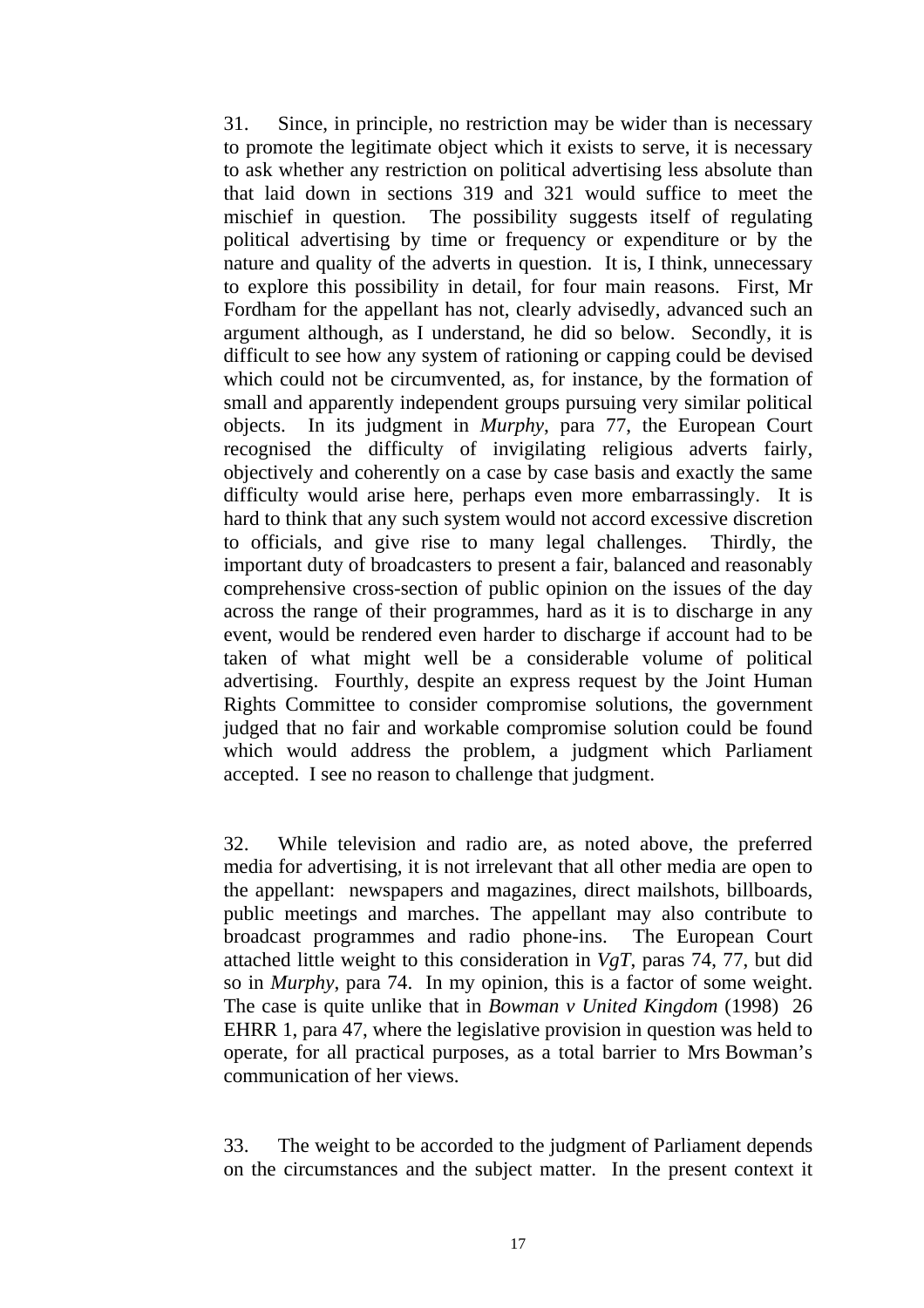should in my opinion be given great weight, for three main reasons. First, it is reasonable to expect that our democratically-elected politicians will be peculiarly sensitive to the measures necessary to safeguard the integrity of our democracy. It cannot be supposed that others, including judges, will be more so. Secondly, Parliament has resolved, uniquely since the 1998 Act came into force in October 2000, that the prohibition of political advertising on television and radio may possibly, although improbably, infringe article 10 but has nonetheless resolved to proceed under section 19(1)(b) of the Act. It has done so, while properly recognising the interpretative supremacy of the European Court, because of the importance which it attaches to maintenance of this prohibition. The judgment of Parliament on such an issue should not be lightly overridden. Thirdly, legislation cannot be framed so as to address particular cases. It must lay down general rules: *James v United Kingdom* (1986) 8 EHRR 123, para 68; *Mellacher v Austria* (1989) 12 EHRR 391, paras 52-53; *R (Pretty) v Director of Public Prosecutions* [2001] UKHL 61, [2002] 1 AC 800, para 29; *Wilson v First County Trust (No 2)* [2003] UKHL 40, [2004] 1 AC 816, paras 72-74; *R (Carson) v Secretary of State for Work and Pensions* [2005] UKHL 37, [2006] 1 AC 173, paras 41, 91. A general rule means that a line must be drawn, and it is for Parliament to decide where. The drawing of a line inevitably means that hard cases will arise falling on the wrong side of it, but that should not be held to invalidate the rule if, judged in the round, it is beneficial.

34. If, as in *VgT*, a body with aims similar to those of the applicant in that case or the appellant in this had grounds for wishing to counter the effect of commercial advertising bearing on an issue of public controversy, it would have strong grounds for seeking an opportunity to put its case in the ordinary course of broadcast programmes. The broadcaster, discharging its duty of impartiality, could not ignore such a request. But that is not this case. A question of compatibility might arise if a body whose objects were wholly or mainly of a political nature sought to broadcast an advertisement unrelated to its objects, or if an advertisement were rejected as of a political nature or directed towards political ends when it did not fall within section  $321(3)(a)$ , (b), (c), (d), (e) or (g) but only within section  $321(3)(f)$ . But the present is not such a case. The appellant's proposed advertisement was, as one would expect, consistent with its objects and, as the appellant's chief executive makes plain in her evidence, its object is to persuade Parliament to legislate. If such a limited challenge were to arise, there might well be scope for resort to section 3 of the 1998 Act, agreed to be inappropriate in the present case.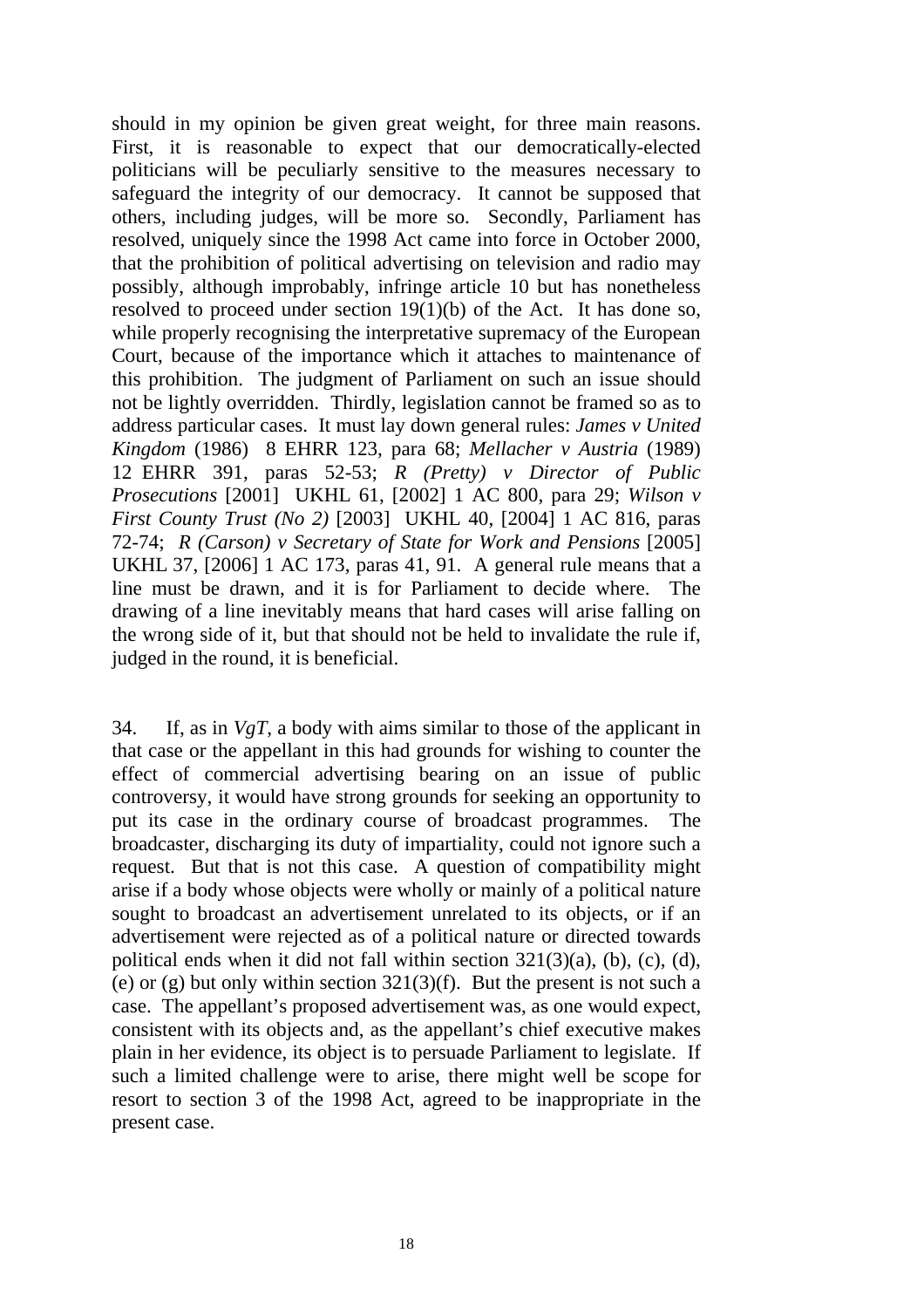35. In *Murphy*, para 81, the European Court observed that there appeared to be no clear consensus between member states as to the manner in which to legislate for the broadcasting of religious advertisements and that there appeared to be no uniform conception of the requirements of the protection of the rights of others in the context of the legislative regulation of the broadcasting of religious advertising. The same may be said of political advertising. While the laws of some states, notably the Scandinavian states and Ireland, appear to resemble those of the UK, those of some other states do not. The European Court has regarded such a lack of consensus as tending to widen the margin of appreciation enjoyed by member states: *Petrovic v Austria* (1998) 33 EHRR 307, para 38; *Stambuk v Germany* (2002) 37 EHRR 845, para 40. There is here no settled practice among European states, and it may be that each state is best fitted to judge the checks and balances necessary to safeguard, consistently with article 10, the integrity of its own democracy.

36. For these reasons, reflecting those of Ouseley J and, in the main, those of Auld LJ, I conclude that the ban on political advertising in sections 319 and 321 is necessary in a democratic society and so compatible with the Convention. I would accordingly dismiss this appeal. The respondent seeks no order for costs, and none will be made.

37. I cannot, with regret, concur in all that my noble and learned friend Lord Scott of Foscote says in paras [44] – [45] of his opinion. It is true, of course, that the 1998 Act gave domestic effect to the Convention rights defined in section 1 and that, under section 2, the obligation of the courts is to take into account any Strasbourg decision, not to follow it as a strictly binding precedent. But section 6(1) makes it unlawful for a public authority, including a court, to act in a way which is incompatible with a Convention right. The House has held that in the absence of special circumstances our courts should follow any clear and constant jurisprudence of the Strasbourg court, recognising that the Convention is an international instrument, the correct interpretation of which can be authoritatively expounded only by the Strasbourg court: *R (Ullah) v Special Adjudicator* [2004] UKHL 26, [2004] 2 AC 323, para 20. As the law now stands, I see little scope for the competition between conflicting interpretations which my noble and learned friend appears to envisage.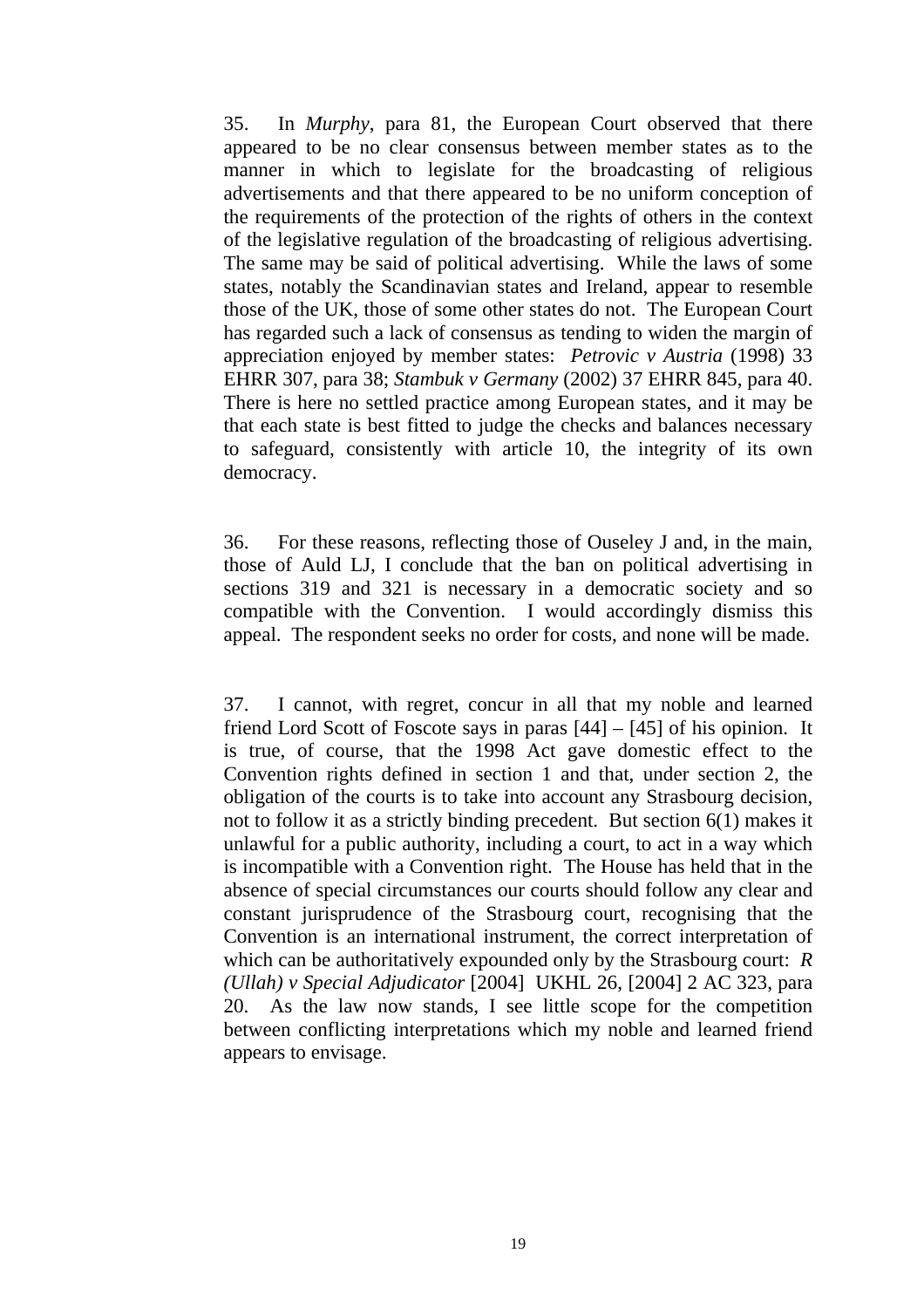### **LORD SCOTT OF FOSCOTE**

### My Lords,

38. I have had the great advantage of reading in advance the opinion of my noble and learned friend Lord Bingham of Cornhill on this appeal and am in respectful agreement that, for the reasons he gives, this appeal should be dismissed. There are, however, two aspects of the appeal on which I want to add a few words of my own.

39. The appellant, ADI, commenced the proceedings that have led to this appeal by making a claim for judicial review, prompted by the decision by the Broadcasts Advertising Clearance Centre that ADI's proposed advertisement, part of its "My Mate's a Primate" campaign, was a political advertisement for the purposes of sections 319 and 321 of the Communications Act 2003. It was a political advertisement because, first, ADI is a body "whose objects are wholly or mainly of a political nature"  $(s.321(2)(a))$ , second, the proposed advertisement was "... directed towards a political end"  $(s.\overline{321(2)}(b))$ , and, third, "objects of a political nature and political ends" include, *inter alia*, "bringing about changes of the law  $\ldots$ " (s.321(3)(b), "influencing public opinion on a matter ... of public controversy" (s.321(3)(f) and "promoting the interests of a … group of persons organised … for political ends"  $(s.321(3)(g)$ . ADI has accepted that these legislative provisions require its proposed advertisement to be treated as a political advertisement for the purposes of sections 319 and 321 of the 2003 Act and that the broadcasting of the advertisement in the television or radio media is accordingly prohibited. So the relief sought by ADI is now confined to a declaration under section 4 of the Human Rights Act 1998 that the statutory prohibition is incompatible with its right under article 10 of the Convention to freedom of expression.

40. The Divisional Court refused to make the declaration and I, in agreement with all your Lordships, would do so too. It is not in dispute that the statutory prohibition of political advertising does constitute a restriction on ADI's "freedom of expression" and that article 10 of the Convention is therefore engaged. It is common ground, also, that the critical issue is whether the Secretary of State has shown that the restriction is "necessary in a democratic society … for the protection of the rights of others …". For the reasons given by Lord Bingham, on which I cannot and shall not attempt to improve, restrictions on the ability of organisations like ADI, whose *raison d'être* is to bring about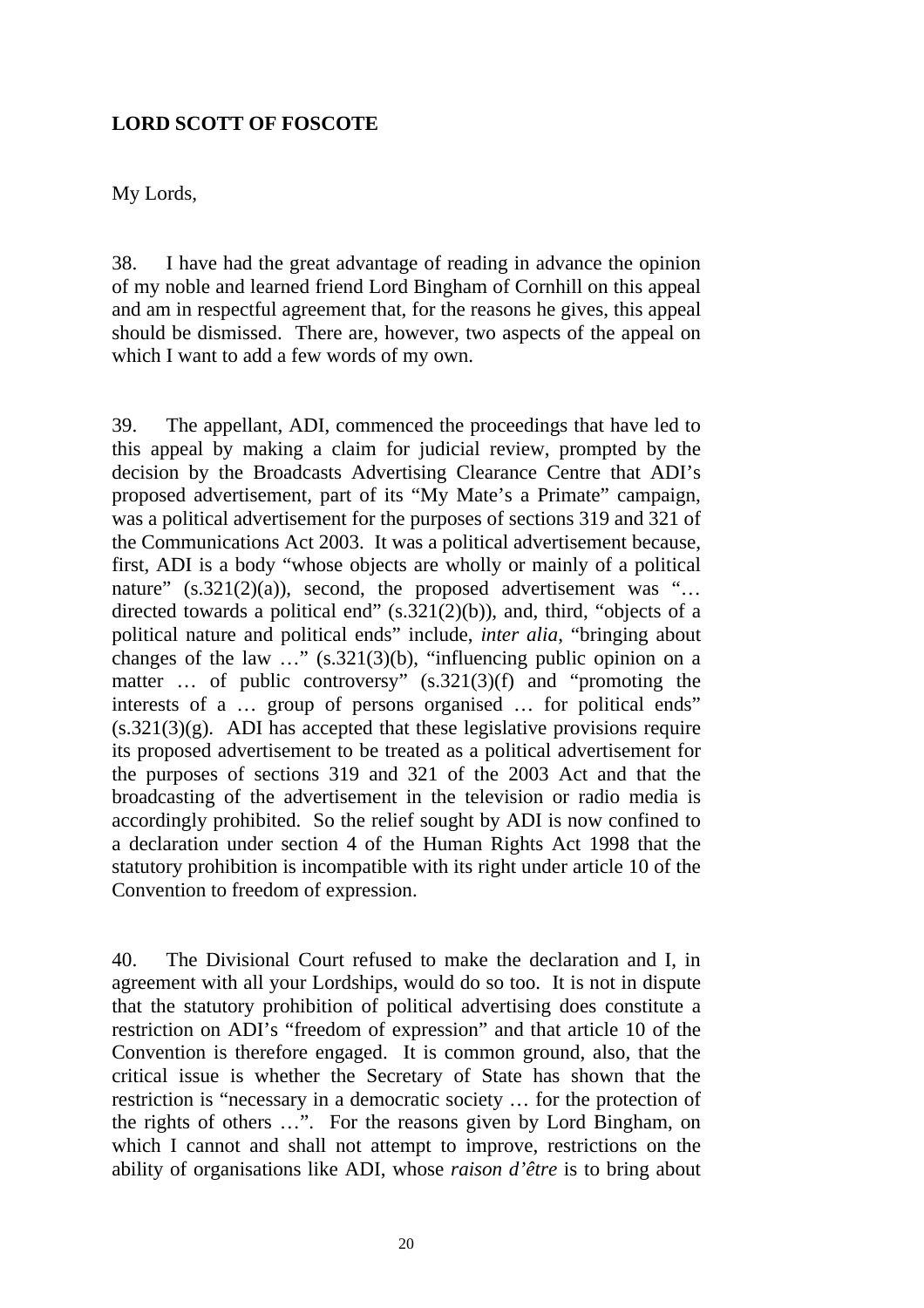changes in the law, to promote their objects by means of television or radio advertisements are necessary in order to try to ensure a level playing field for the promotion or defence of political ideas and policies and thereby to protect the rights of the public to a fair functioning of an important part of the democratic process. A restriction that prohibits the broadcasting of ADI's desired advertisement seems to me well within the margin of appreciation that must be accorded to Parliament.

41. I do not think, however, that your Lordships in dismissing this appeal, should be taken to be franking sections 319 and 321 against any possible attack made on article 10 grounds. The width of the statutory prohibition is remarkable. It would appear, for example, to withhold from ADI, or from any organisation whose objects were wholly or mainly to bring about changes in the law, the ability to place for broadcasting an advertisement with no political content whatever, eg. to attend a car boot sale, or an advertisement with an entirely neutral political content, eg. to encourage voters to vote at an election. Moreover, a good deal of commercial advertising is likely to be objectionable to the principles of some section of the viewing public. For example, the broadcasting of an advertisement encouraging people to patronise some particular zoo or circus would be likely to offend ADI and its supporters; the broadcasting of an advertisement encouraging people to eat burgers of various sorts would be likely to offend organisations that disagree with the manner in which beef cattle are reared or slaughtered or both; the broadcasting of advertisements encouraging people to buy a turkey for Christmas dinner would be likely to offend organisations who want the intensive rearing of poultry banned; and so on. Why should these organisations not counter the broadcasting of advertisements that offend their principles with the broadcasting of their own advertisements promoting their principles? It was not suggested that the purpose of ADI's "My Mate's a Primate" campaign was to counter the broadcasting of advertisements promoting any zoo or zoos in which primates are kept in cages but if that had been the case the arguments justifying the statutory prohibition might have been difficult.

42. I conclude, therefore, that there *may* be respects in which sections 319 and 321 are incompatible with article 10. But the power to make a declaration of incompatibility under section 4 of the 1998 Act is a discretionary power. And as a general rule the discretion ought not, in my opinion, to be exercised unless the circumstances of the case in which the question of making the declaration arises show that the legislative provision in question has affected a Convention right of the applicant for the declaration in a manner that is incompatible with that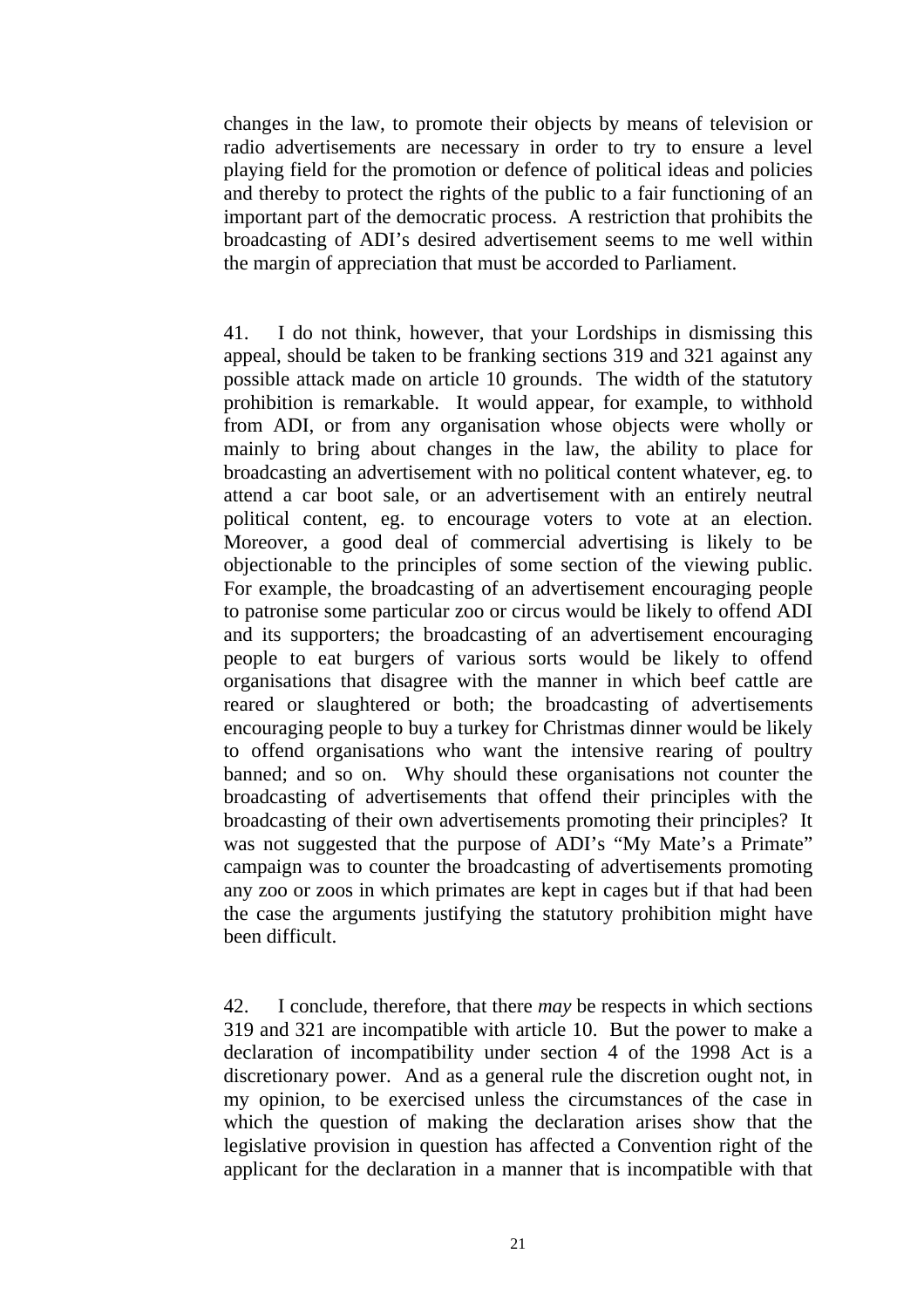right. Hypothetical examples of ways in which the legislative provision might be incompatible with a Convention right should not, in my opinion, suffice. Your Lordships' conclusion on this appeal is that the effect of sections 319 and 321 in prohibiting the broadcasting of ADI's desired advertisement is not incompatible with ADI's article 10 rights.

43. The other matter on which I want to comment concerns the *VGT*  case (2002) 34 EHRR 159, fully reviewed by Lord Bingham in paragraphs 8 to 12 of his opinion. Heavy reliance on the *VGT* case was placed by Mr Fordham QC, counsel for ADI. The European Court's decision was, he submitted, indistinguishable from the present case. The applicant, VGT, was, like ADI, an association whose aim was the protection of animals. VGT desired to have broadcast an advertisement about the manner in which piglets were reared. The advertisement was rejected by the Swiss authorities on the ground of its political character. The European Court concluded that the Swiss government had not demonstrated in a "relevant and sufficient" manner why the prohibition was necessary (para.75). The European Court considered the *VGT* case in *Murphy v Ireland* (2003) 38 EHRR 212 and, although concluding in *Murphy* that the ban on religious advertising with which the case was concerned did not interfere with the applicant's article 10 rights, did not distinguish or qualify its reasoning in the *VGT* case. The *VGT* case went back before the European Court on a subsequent application, consequential upon the Swiss Federal Court's refusal to revise its domestic judgment that had prompted the original application to the European Court, and in a judgment delivered on 4 October 2007 the European Court held that there had been a new and further violation of the applicant's article 10 rights. However, as Mr Pannick QC, counsel for the Secretary of State, has pointed out (para.32 of his printed Case), judgments of the European Court are closely focused on the facts of particular cases that "makes it perilous to transpose the outcome of one case to another where the facts are different" (per Lord Bingham in *R (Gillan) v Commissioner of Police of the Metropolis* [2006] 2 AC 307 at 342 D/E) and I would not, for my part, assume from the *VGT* case that the European Court would disagree with your Lordships' conclusion that the statutory ban on the broadcasting of ADI's "political" advertisement does not infringe ADI's article 10 rights.

44. The result of the present appeal to this House shows, therefore, no more than the possibility of a divergence between the opinion of the European Court as to the application of article 10 in relation to the statutory prohibition of which ADI complains and the opinion of this House. The possibility of such a divergence is contemplated, implicitly at least, by the 1998 Act. The 1998 Act incorporated into domestic law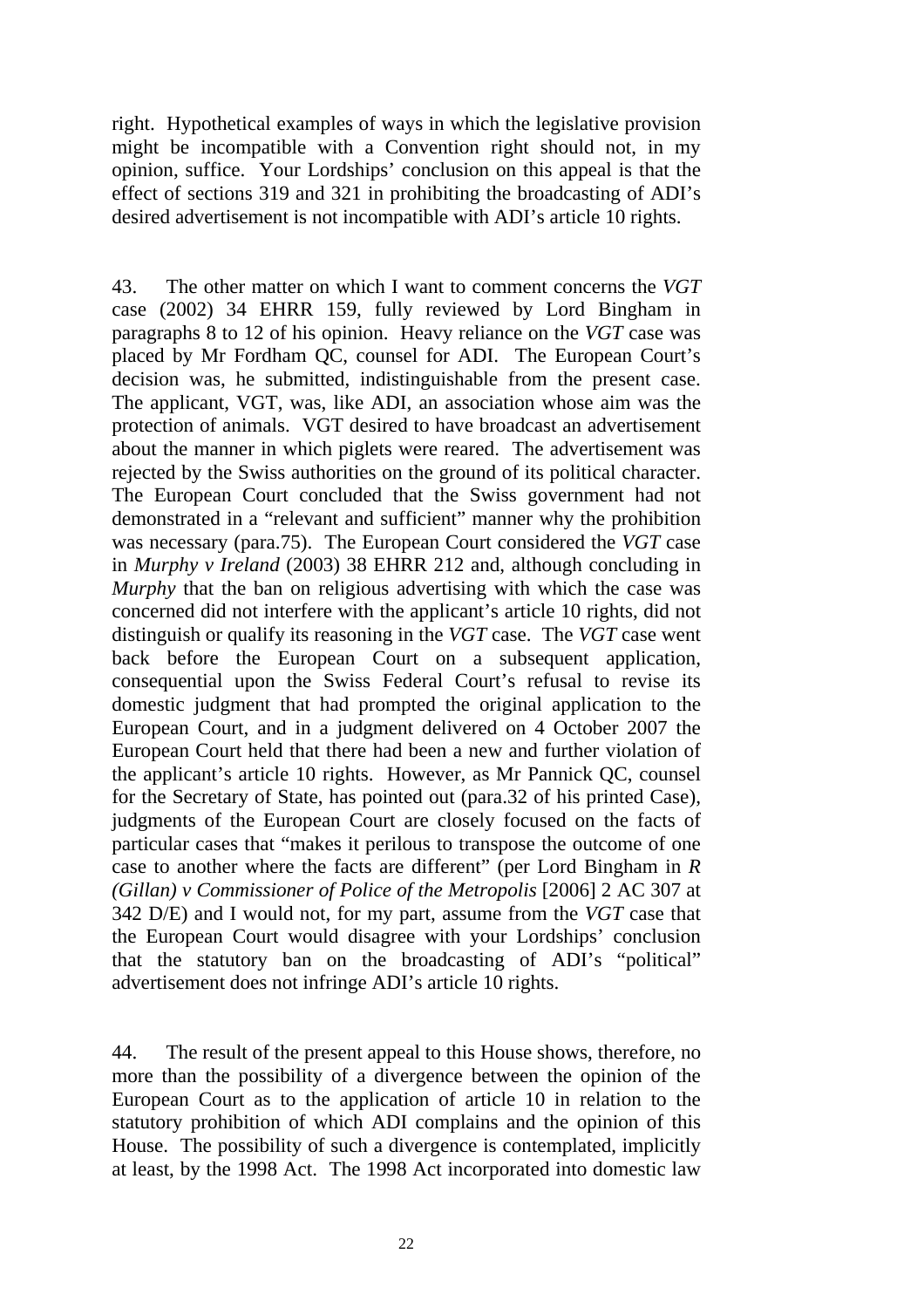the articles of the Convention and of the Protocols set out in Schedule 1 to the Act. So the articles became part of domestic law. But the incorporated articles are not merely part of domestic law. They remain, as they were before the 1998 Act, articles of a Convention binding on the United Kingdom under international law. In so far as the articles are part of domestic law, this House is, and, when this House is eventually replaced by a Supreme Court, that court will be, the court of final appeal whose interpretation of the incorporated articles will, subject only to legislative intervention, be binding in domestic law. In so far as the articles are part of international law they are binding on the United Kingdom as a signatory of the Convention and the European Court is, for the purposes of international law, the final arbiter of their meaning and effect. Section 2 of the 1998 Act requires any domestic court determining a question which has arisen in connection with a Convention right to take into account, *inter alia*, "any judgment, decision, declaration or advisory opinion of the European Court of Human Rights"  $(ss.(1)(a))$ . The judgments of the European Court are, therefore, not binding on domestic courts. They constitute material, very important material, that must be taken into account, but domestic courts are nonetheless not bound by the European Court's interpretation of an incorporated article.

45. It is, in my opinion, important that that should be so and that its importance is not lost sight of. As Lord Bingham observed in *Brown v Stott* [2003] 1 AC 681 at 703 -

"… the case law of the European court shows that the court has been willing to imply terms into the Convention when it was judged necessary or plainly right to do so. But the process of implication is one to be carried out with caution, if the risk is to be averted that the contracting parties may, by judicial interpretation, become bound by obligations which they did not expressly accept and might not have been willing to accept"

And, per Lord Hoffmann in *R (Alconbury Developments Ltd) v Environment Secretary* [2003] 2 AC 295 at 327

"The House is not bound by the decisions of the European Court and, if I thought that the Divisional Court was right to hold that they compelled a conclusion fundamentally at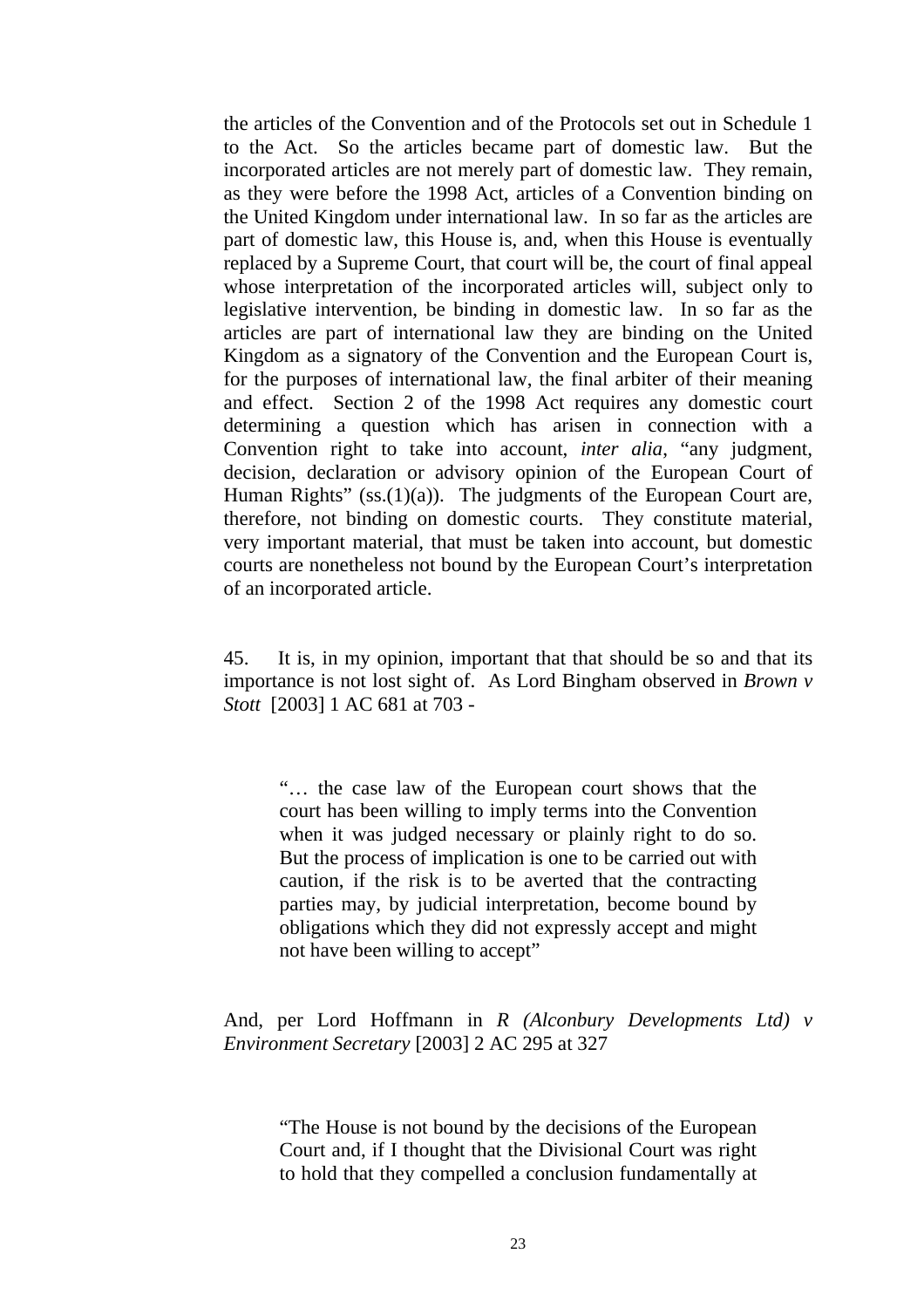odds with the distribution of powers under the British constitution, I would have considerable doubt as to whether they should be followed"

The importance of the maintenance of reasonable statutory restrictions on political advertising makes these remarks particularly pertinent.

46. Section 4 of the 1998 Act empowers the court to make a declaration of incompatibility if satisfied that the legislative provision in question "is incompatible with a Convention right". Does that mean incompatible with a Convention right as interpreted by the European Court and binding on the United Kingdom under international law? Or does it mean incompatible with a Convention right as interpreted by the domestic courts of this country? An important purpose of a declaration of incompatibility is, as I see it, to draw the attention of the government, Parliament and the United Kingdom public to an inconsistency between the provision of domestic legislation in question and the rights under domestic law conferred on the applicant for the declaration by the article of the Convention in question. However another purpose of a declaration of incompatibility would be to draw the attention of the government and Parliament to an inconsistency between the legislative provision in question and the international law obligations of the United Kingdom as a signatory of the Convention. If it were to be the unfortunate case that a divergence emerged between the opinion of the European Court and the opinion of this House (or, later, the Supreme Court) as to the application or scope of one or other of the articles of the Convention that have become part of our domestic law, it might become necessary for a decision to be taken as to which purpose should be regarded as the prime purpose. They could not both be achieved. But I do not think that problem arises in this appeal

#### **BARONESS HALE OF RICHMOND**

My Lords,

47. There was an elephant in the committee room, always there but never mentioned, when we heard this case. It was the dominance of advertising, not only in elections but also in the formation of political opinion, in the United States of America. Enormous sums are spent, and therefore have to be raised, at election times: it is estimated that the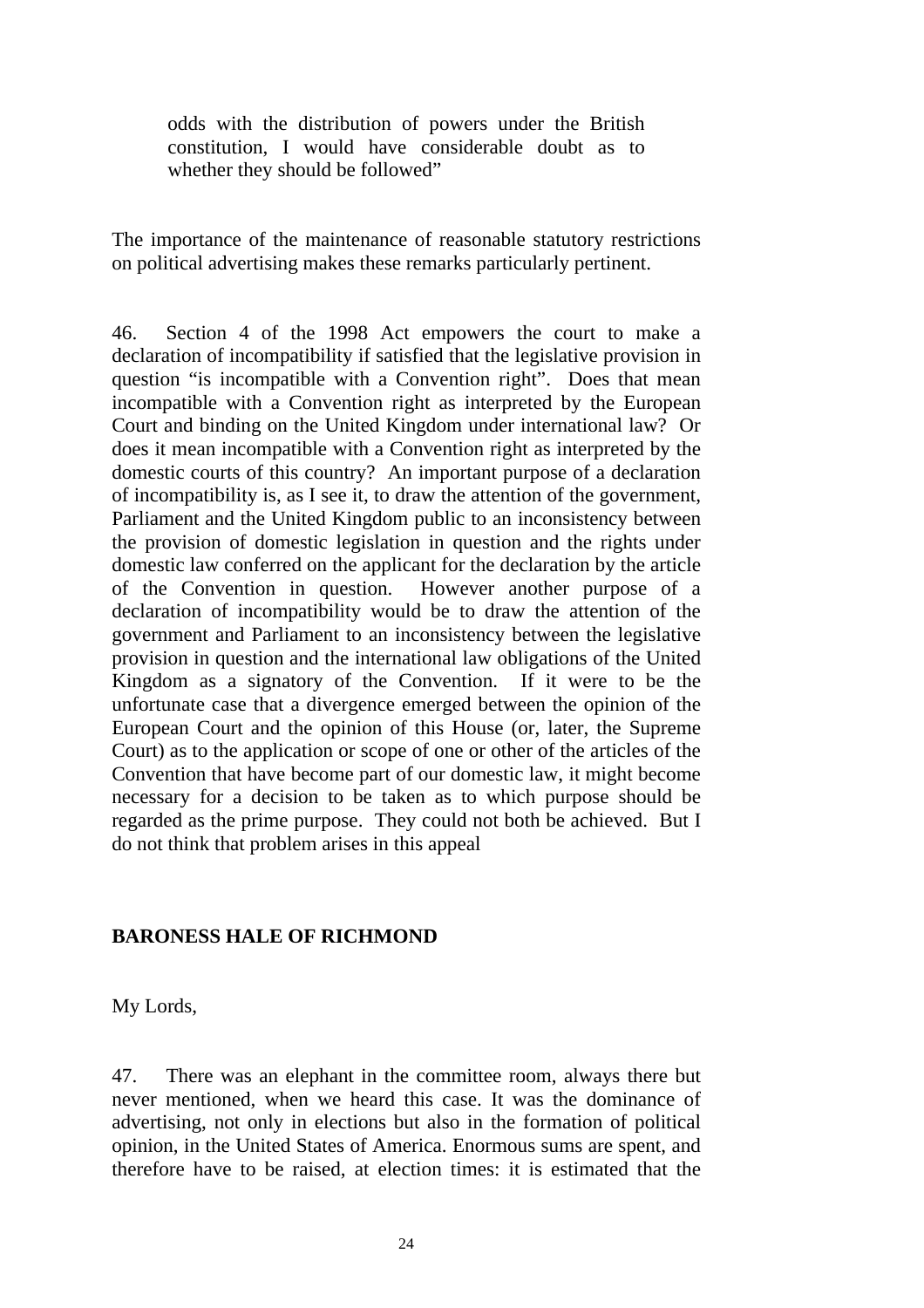disputed 2000 elections for President and Congress cost as much as US\$3 billion. Attempts to regulate campaign spending are struck down in the name of the First Amendment: "Congress shall make no law . . . abridging the freedom of speech, or of the press": see particularly *Buckley v Valco*, 424 US 1 (1976). *A fortiori* there is no limit to the amount that pressure groups can spend on getting their message across in the most powerful and pervasive media available.

48. In the United Kingdom, and elsewhere in Europe, we do not want our government or its policies to be decided by the highest spenders. Our democracy is based upon more than one person one vote. It is based on the view that each person has equal value. "Within the sphere of democratic politics, we confront each other as moral equals" (Ackerman and Ayres, *Voting with Dollars*, 2003, p 12). We want everyone to be able to make up their own minds on the important issues of the day. For this we need the free exchange of information and ideas. We have to accept that some people have greater resources than others with which to put their views across. But we want to avoid the grosser distortions which unrestricted access to the broadcast media will bring.

49. So this case is not just about permissible restrictions on freedom of expression. It is about striking the right balance between the two most important components of a democracy: freedom of expression and voter equality. There are aspects of the ban on broadcasting political advertisements which no-one disputes: in particular, advertising by candidates for election, or by political parties, whether or not at election times. But this case is about advertising by a particular interest group which campaigns for changes in the law.

50. The proposed advertisement shows an animal's cage, in which a chained girl gradually emerges from the shadows into view; the screen goes black and the following messages appear: "A chimp has the mental age of a 4 year old"; "Although we share 98% of our genetic makeup they are still caged and abused to entertain us"; "Please help us to stop their suffering by making a donation today"; the final shot is of a monkey in a cage in exactly the same position as the girl was in. It takes little imagination to understand how powerful this would be, much more powerful than a static image on a bill-board or printed page, and beamed into every households in the land where anyone was watching commercial television at the time. It is also clearly part of a campaign for change in the law, and thus prohibited by sections  $319(2)(g)$ ,  $321(2)(b)$ , and  $321(3)(b)$ , as well as by sections  $319(2)(g)$  and  $321(2)(a)$ ,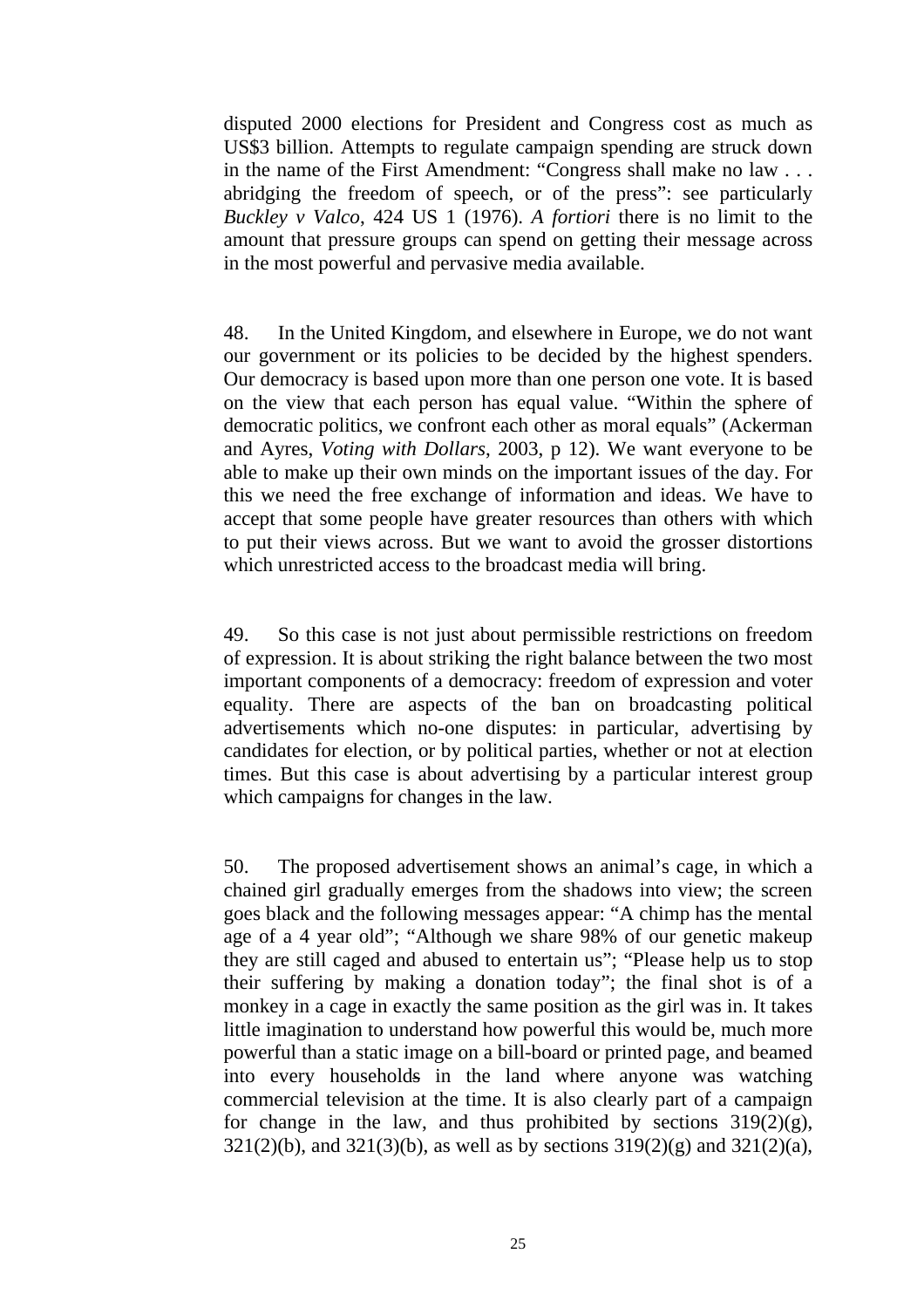which prohibit any advertising by bodies whose objects are wholly or mainly of a political nature.

51. For all the reasons which my noble and learned friend, Lord Bingham of Cornhill, has so eloquently and comprehensively given, I agree that the ban as it operates in this case is not incompatible with the appellants' Convention rights. It is a balanced and proportionate response to the problem: they can seek to put their case across in any other way, but not the one which so greatly risks distorting the public debate in favour of the rich. There has to be the same rule for the same kind of advertising, whatever the cause for which it campaigns and whatever the resources of the campaigners. We must not distinguish between causes of which we approve and causes of which we disapprove. Nor in practice can we distinguish between small organisations which have to fight for every penny and rich ones with access to massive sums. Capping or rationing will not work, for the reasons Lord Bingham gives.

52. Nor do I think that the decision in the *VgT* case should lead us to any different conclusion. All Strasbourg decisions are fact-specific. Similar though the organisations were, the advertisements were rather different: "eat less meat" is a different message from "help us to stop their suffering". Important arguments which were given less weight in *VgT* were accepted in *Murphy*. If anything, the need to strike a fair balance between the competing interests is stronger in the political than in the religious context. Important though political speech is, the political rights of others are equally important in a democracy. The issue is whether the ban, as it applies to these facts, was proportionate to the legitimate aim of protecting the democratic rights of others. As Lord Bingham has demonstrated, Government and Parliament have recently examined with some care whether a more limited ban could be made to work and have concluded that it could not. The solution chosen has allparty support. Parliamentarians of all political persuasions take the view that the ban is necessary in this democratic society. Any court would be slow indeed to take a different view on a question such as this. There may be room for argument at the very margins of the rule, for example, in banning any advertisement of any kind by a political body, or in banning any advertisement by anyone of matters of public controversy. But that is not this case.

53. I also share the view expressed by Lord Bingham in paragraph 37 of his opinion. The Human Rights Act 1998 gives effect to the Convention rights in our domestic law. To that extent they are domestic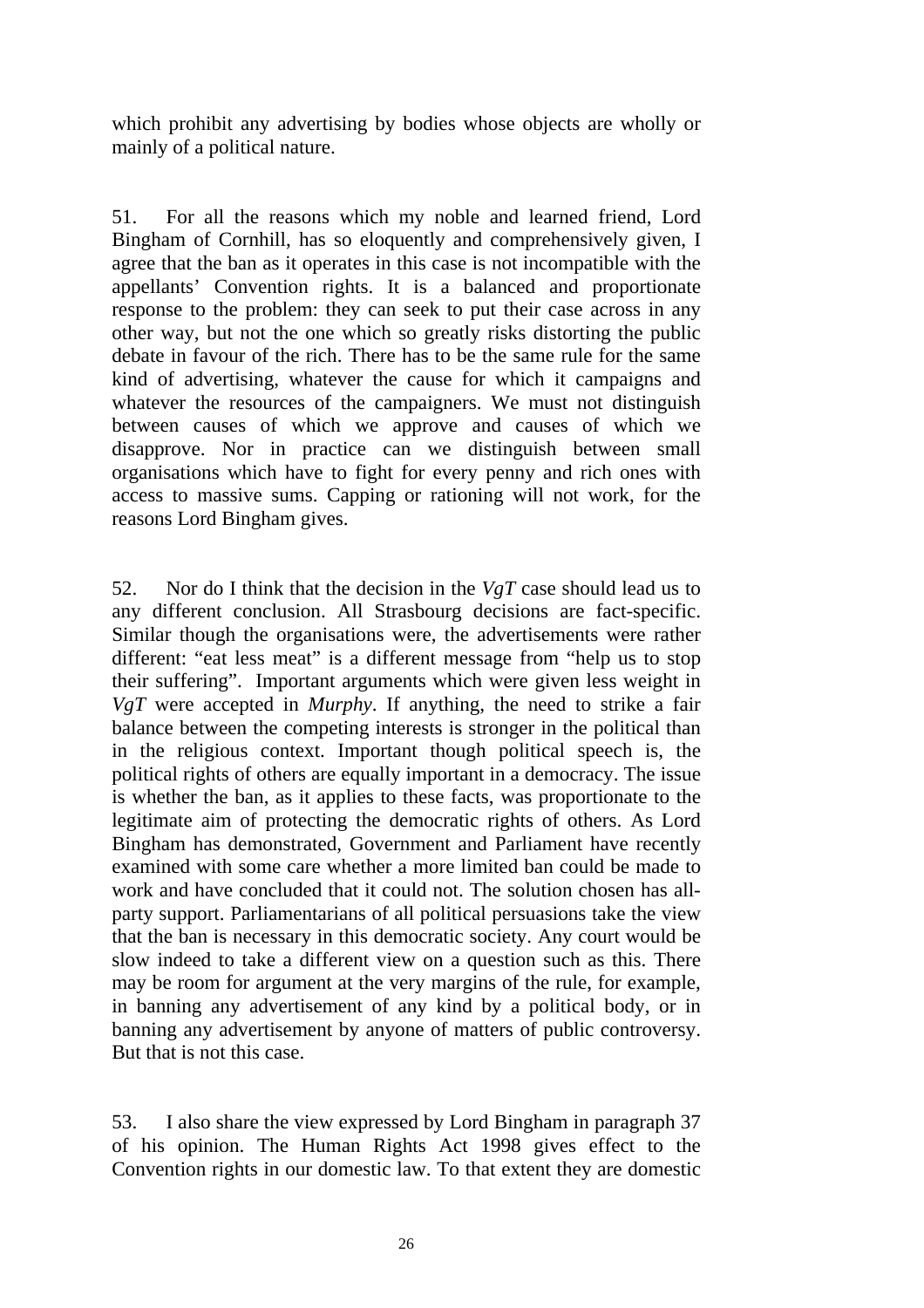rights for which domestic remedies are prescribed: *Re McKerr* [2004] UKHL 12, [2004] 1WLR 807.But the rights are those defined in the Convention, the correct interpretation of which lies ultimately with Strasbourg: *R (Ullah) v Special Adjudicator* [2004] UKHL 26, [2004] 2 AC 323, para 20. Our task is to keep pace with the Strasbourg jurisprudence as it develops over time, no more and no less: *R (Al-Skeini) v Secretary of State for Defence* [2007] UKHL 26, [2008] 1 AC 153, para 106. This cautious approach to the interpretation of the Convention rights has been criticised, mainly on the ground that "the Convention is a floor and not a ceiling". It represents the minimum and not the maximum protection that Member States should provide. There is, of course, nothing to stop our Parliament from legislating to protect human rights to a greater extent than the Convention and its jurisprudence currently require; nor is there anything to prevent the courts from developing the common law in that direction. But we are here concerned with whether an Act of the United Kingdom Parliament is compatible with the Convention rights: if *prima facie* it is not, Parliament has given us the duty, if possible, to interpret it compatibly with those rights (Human Rights Act 1998, s 3(1)); and if that is not possible, the power to declare it incompatible (s 4). I do not believe that, when Parliament gave us those novel and important powers, it was giving us the power to leap ahead of Strasbourg in our interpretation of the Convention rights. Nor do I believe that it was expecting us to lag behind. The purpose, in my view, of a declaration of incompatibility is to warn Government and Parliament that, in our view, the United Kingdom is in breach of its international obligations. It is then for them to decide what, if anything, to do about it.

54. Hence, for the reasons given by Lord Bingham, with which I entirely agree, I would dismiss this appeal.

#### **LORD CARSWELL**

My Lords,

55. I have had the advantage of reading in draft the opinion prepared by my noble and learned friend Lord Bingham of Cornhill. For the reasons which he gives I too would dismiss the appeal.